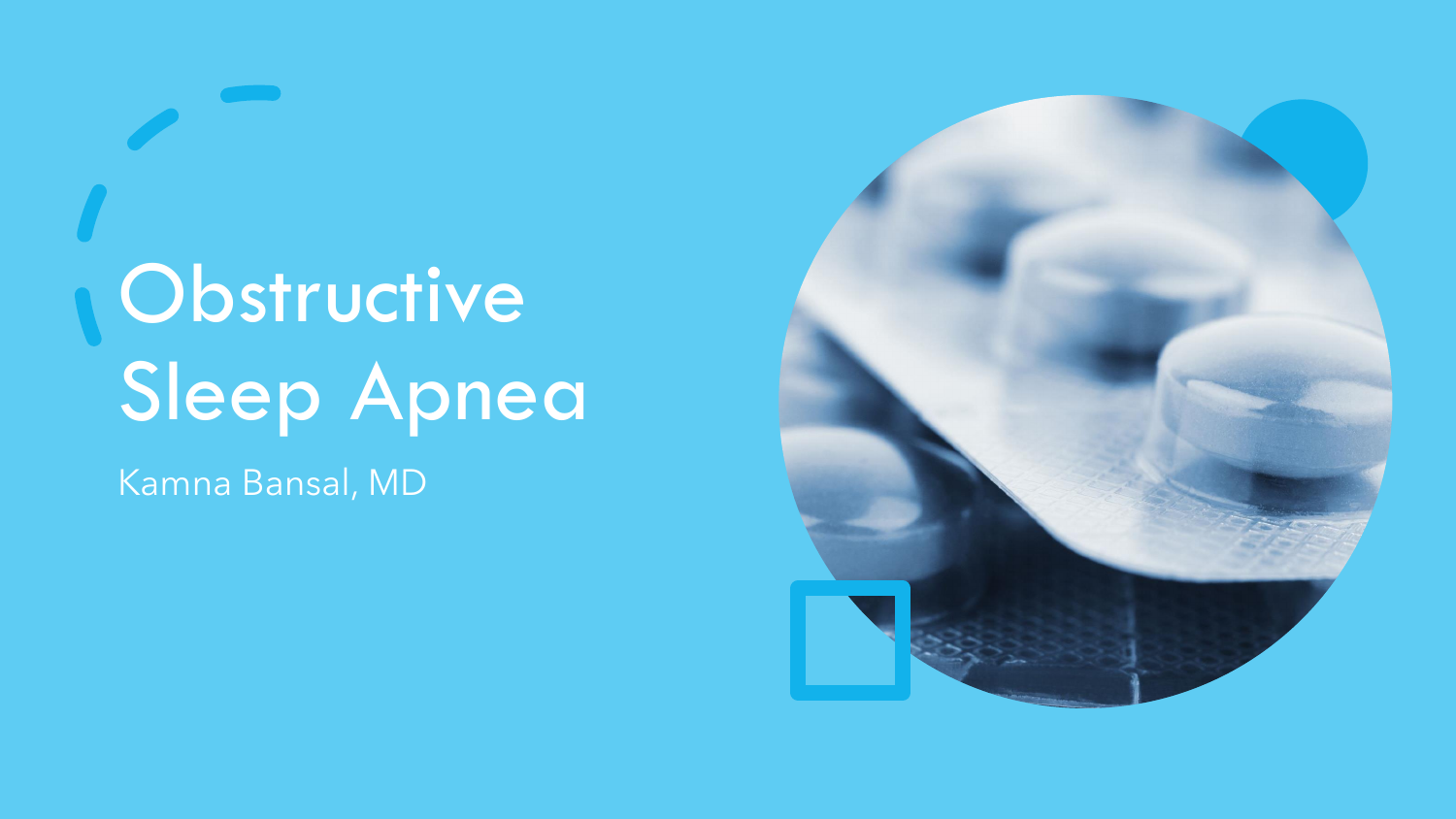Learning **Objectives** 

- To identify the risk factors for Obstructive Sleep Apnea (OSA)
- To summarize screening and evaluation for OSA
- To discuss treatment options and review the guidelines regarding management for OSA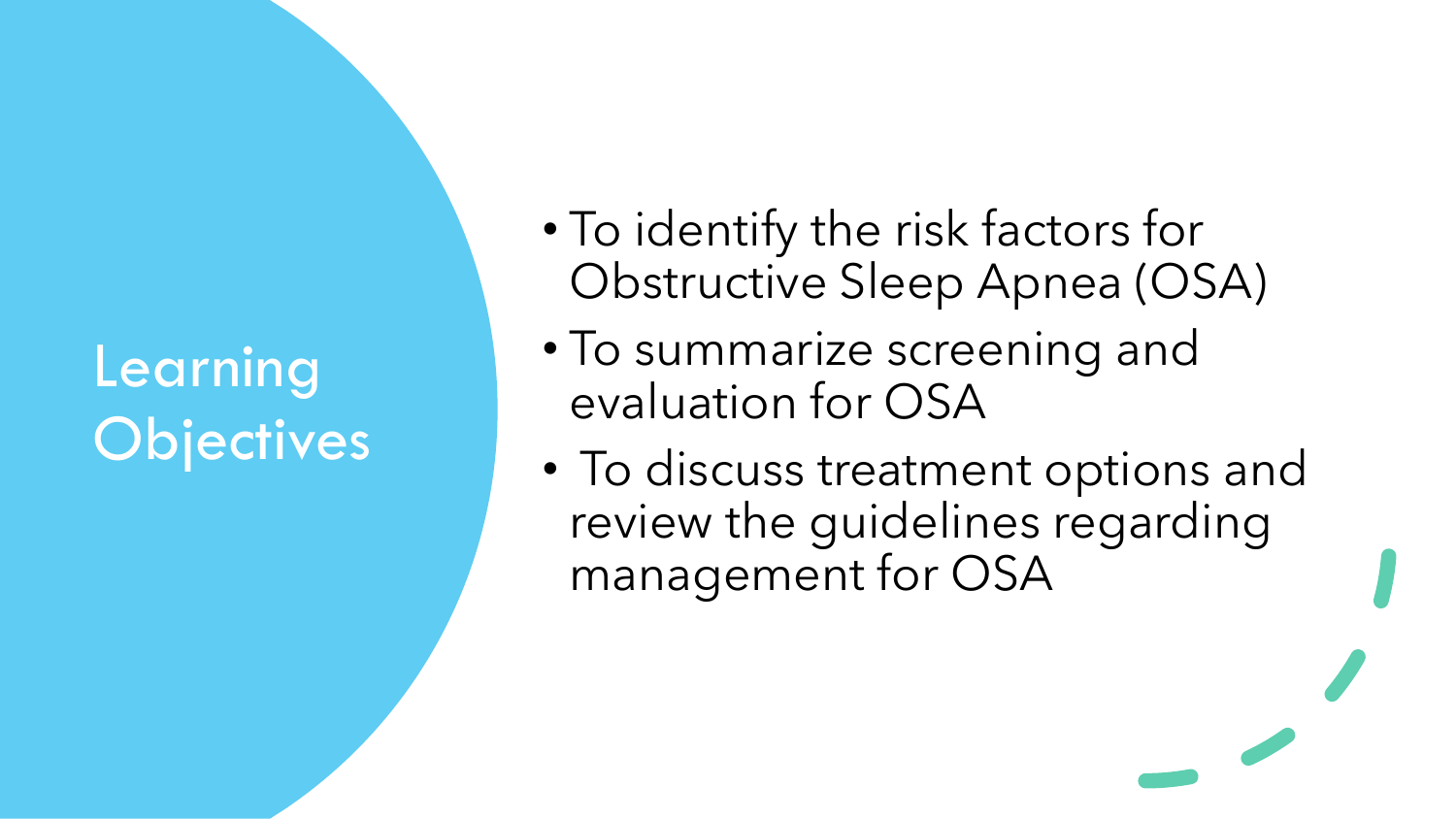#### Question?

• A 52-year-old woman reports feeling tried and sleepy despite sleeping 7 to 8 hours every night. She wakes unrefreshed. She has been told by her husband that she snores. Recently, she has noted sleepiness while driving home from work. Her medical history includes obesity, hypertension, and type 2 diabetes mellitus. Her physical examination is notable for a BMI of 35 and a large tongue partially obscuring the soft palate. How would you evaluate and treat this patient?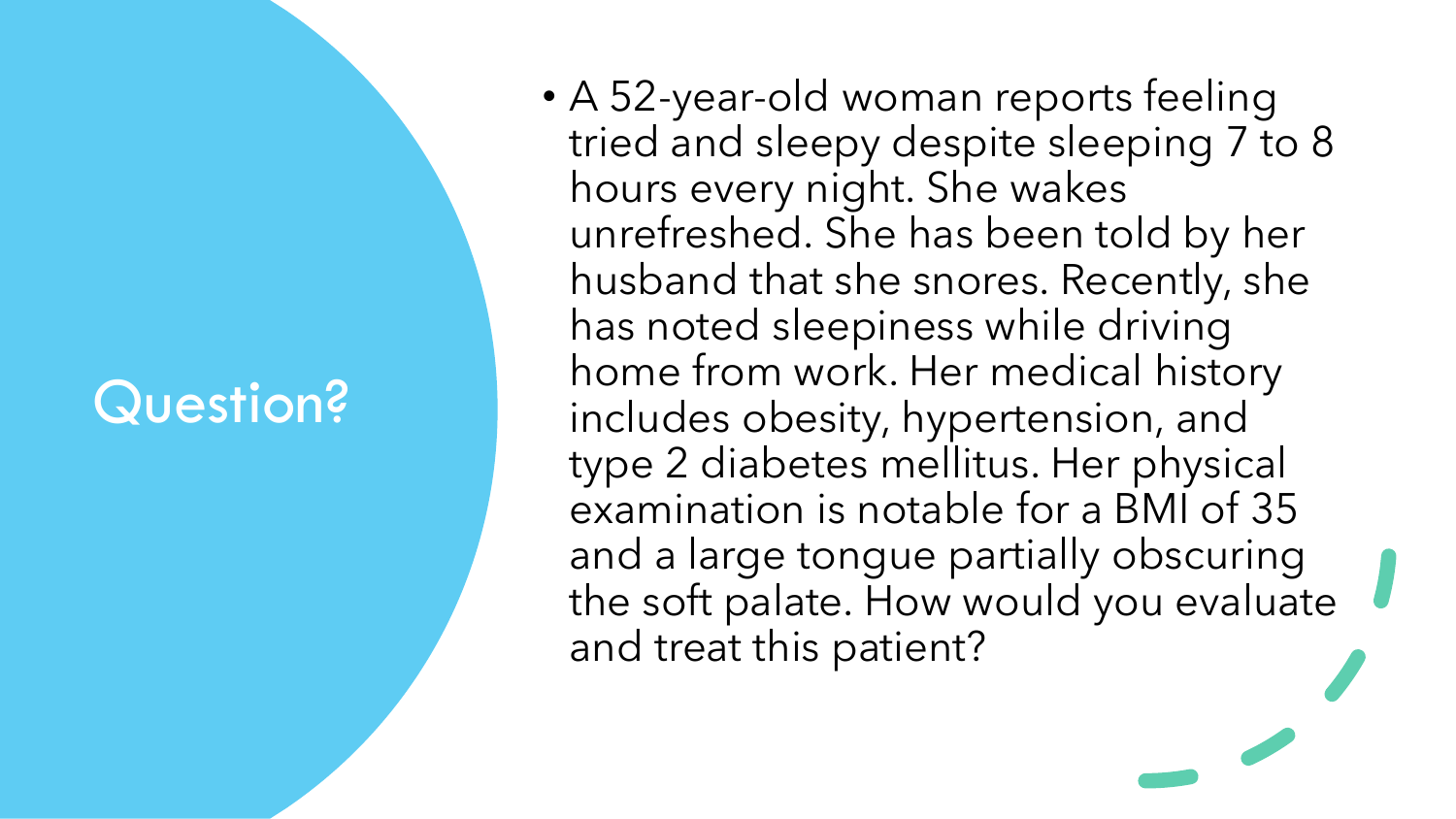#### **Definition**

Obstructive sleep apnea is characterized by

- Episodic sleep state
- Dependent collapse of the upper airway resulting in periodic reductions or cessations in ventilation, with consequent hypoxia, hypercapnia, or arousals from sleep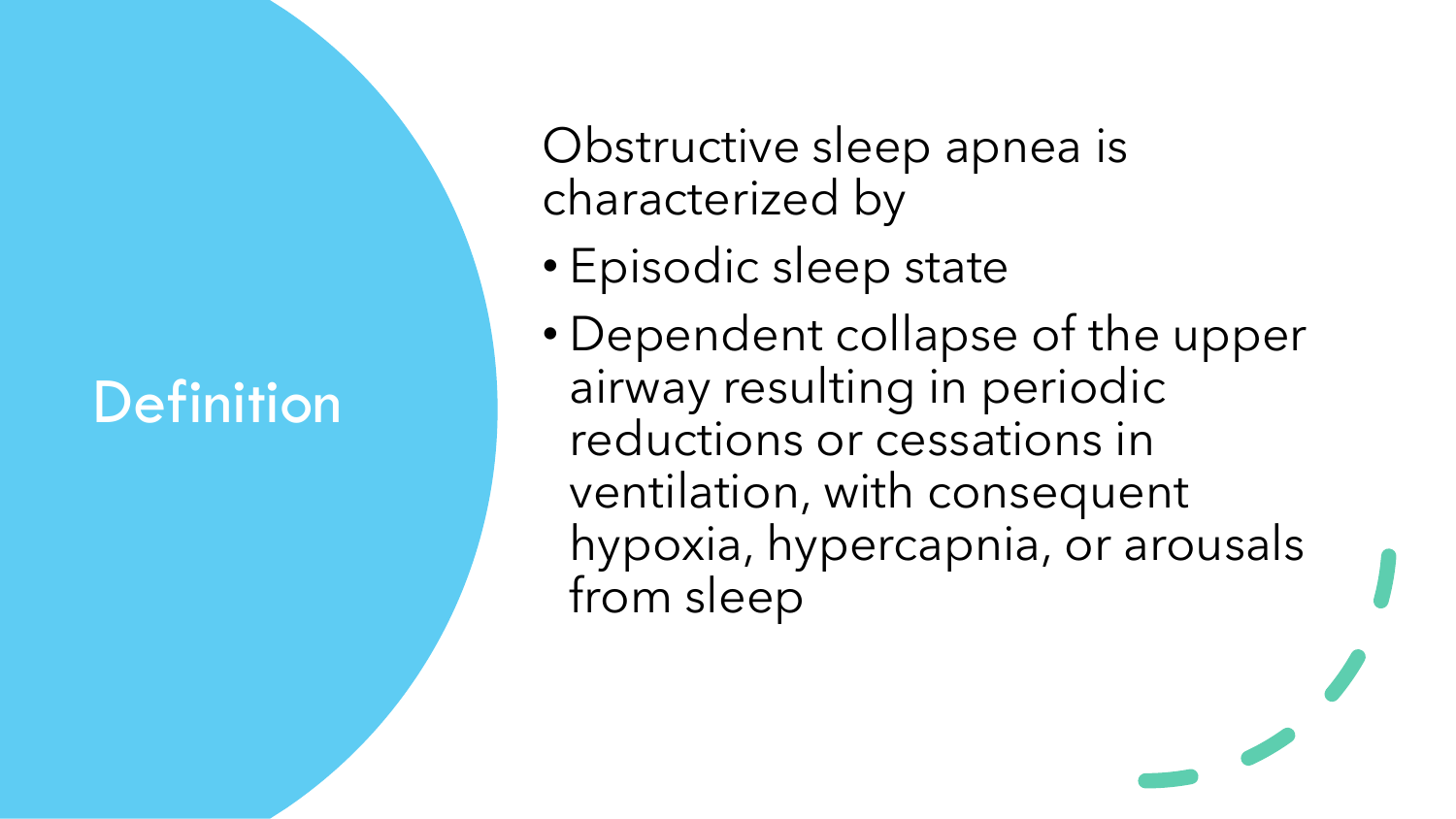#### Prevalence

- 3% among women and 10% among men 30 to 49 years of age.
- 9% among women and 17% among men 50 to 70 years of age.
- Estimated 24 million persons in the United States – many have not received a diagnosis yet.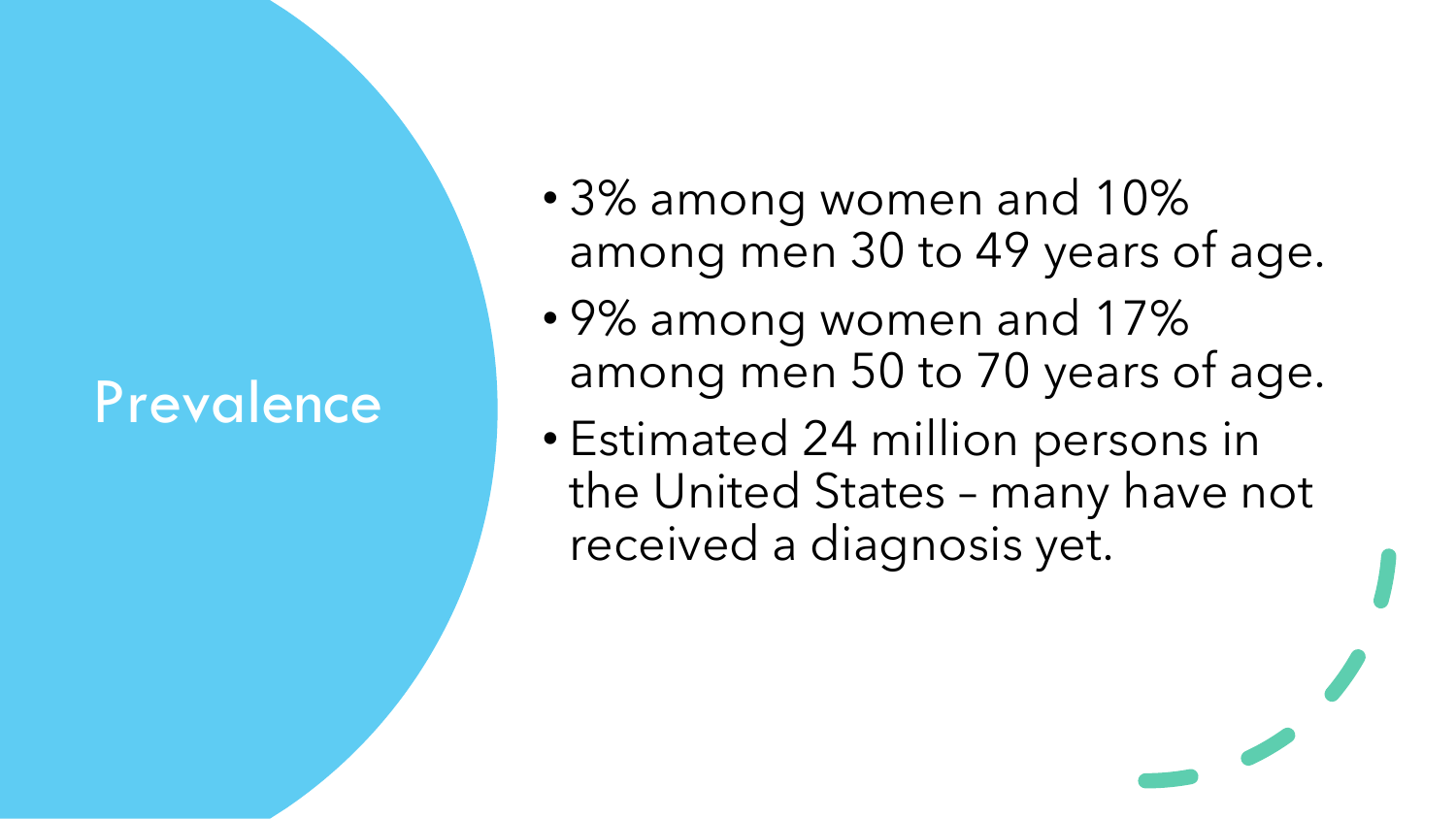## Risk factors

Any condition that reduce the size of the resting pharynx or increase airway collapsibility.

- 1. Obesity
- 2. Male sex
- 3. Hypothyroidism or Acromegaly.
- 4. Increased tonsillar and adenoid tissue
- 5. Craniofacial abnormalities (retrognathia and maxillary insufficiency)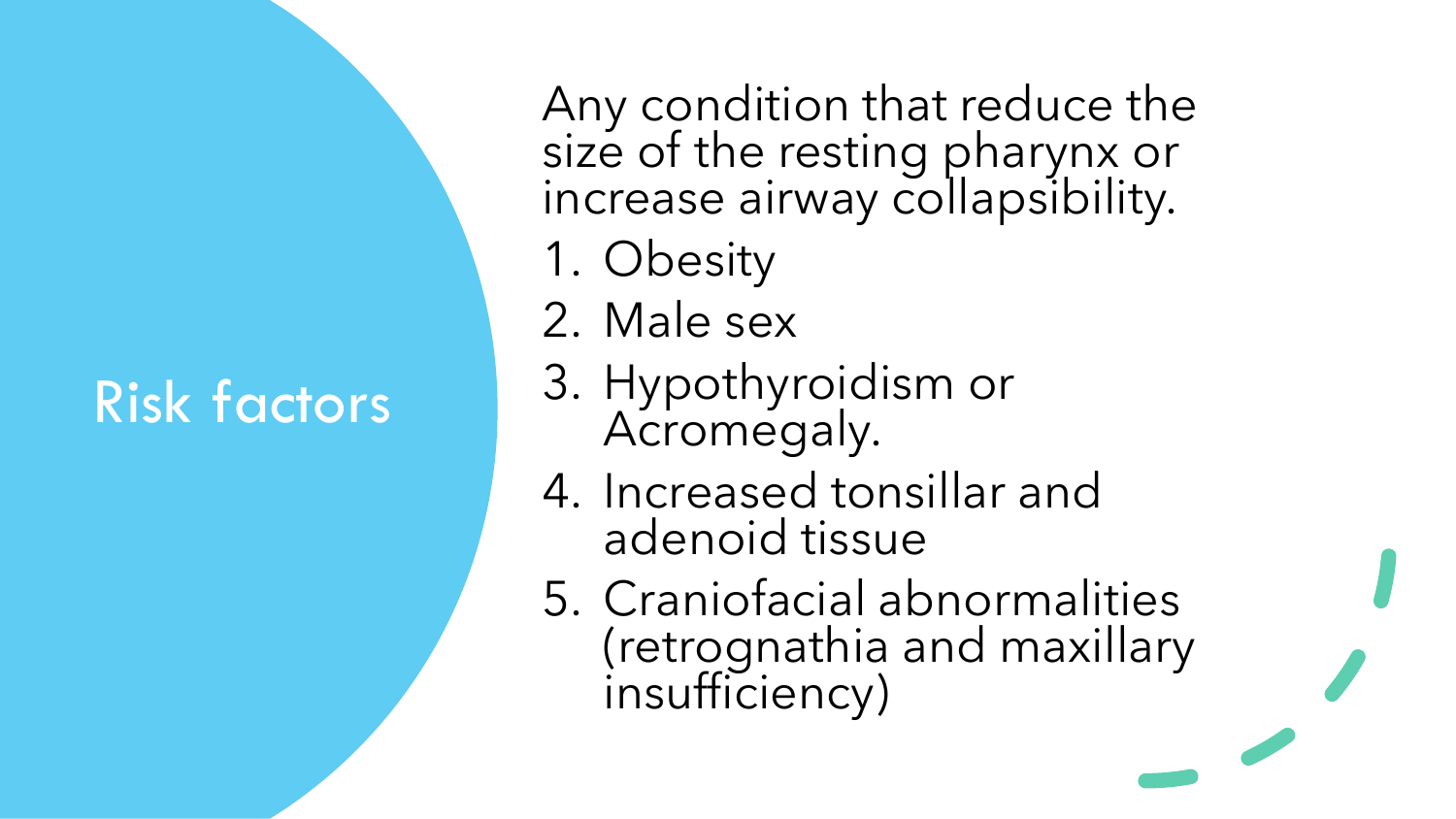**Signs or Symptoms That Should Trigger Suspicion of Obstructive Sleep Apnea.**

- Loud or irregular snoring
- Daytime sleepiness
- Unrefreshing sleep regardless of sleep duration
- Increased fatigue when patient is sedentary
- Nocturia
- Choking and gasping in sleep
- Dry mouth on awakening
- Morning headaches
- Body mass index >30
- Crowded oropharynx
- Increased neck circumference (men, >17 in.  $[43.2 \text{ cm}]$ ; women, >15 in.  $[38.1 \text{ cm}]$ )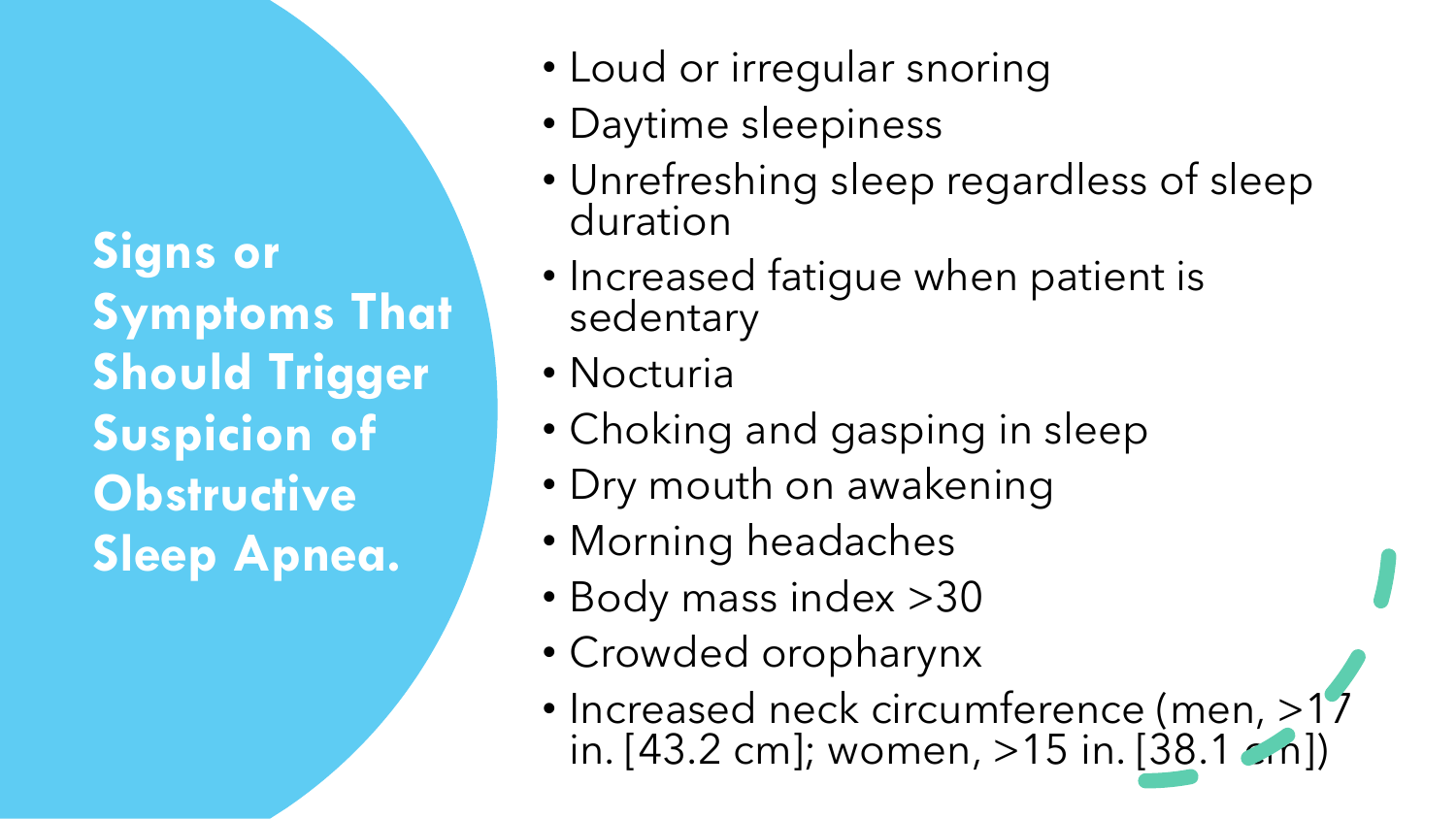- Not every patient with obstructive sleep apnea perceives sleepiness or has been told of snoring.
- Although higher BMIs markedly increase the risk of obstructive sleep apnea, some patients are of normal weight.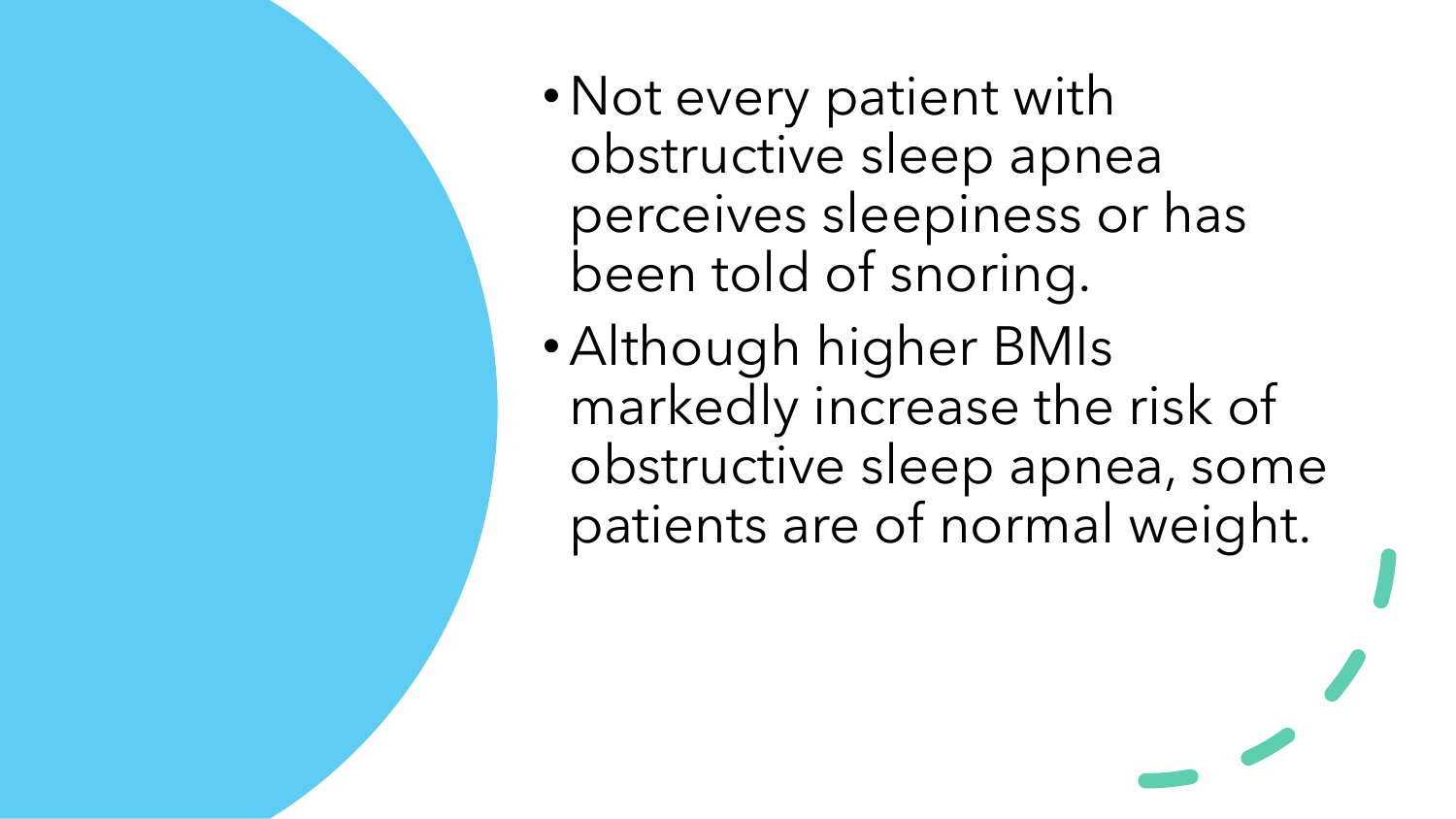Increased likelihood with certain medical conditions

- Congestive heart failure
- Atrial fibrillation
- Treatment-refractory hypertension
- Type 2 diabetes
- Metabolic syndrome
- Nocturnal dysrhythmias
- Stroke
- Hypothyroidism
- Acromegaly
- Pulmonary hypertension
- High-risk drivers and preoperative bariatric- surgery patients also merit consideration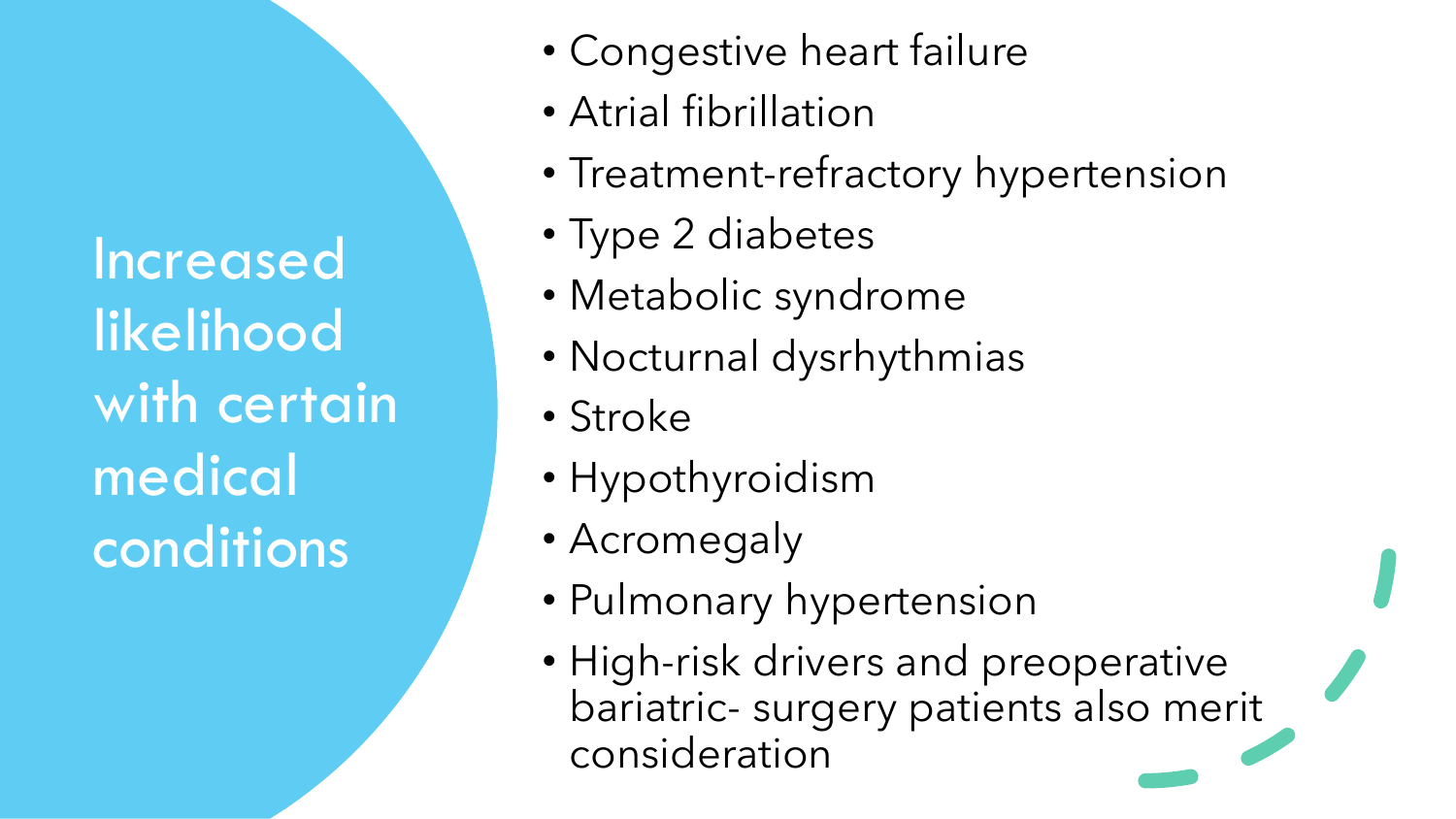### Evaluation by **PCP**

- Is the patient obese?
- Is the patient retrognathic?
- Does the patient snore?
- Does the patient have hypertension?
- Does the patient have atrial fibrillation?
- Does the patient complain of excessive daytime sleepiness?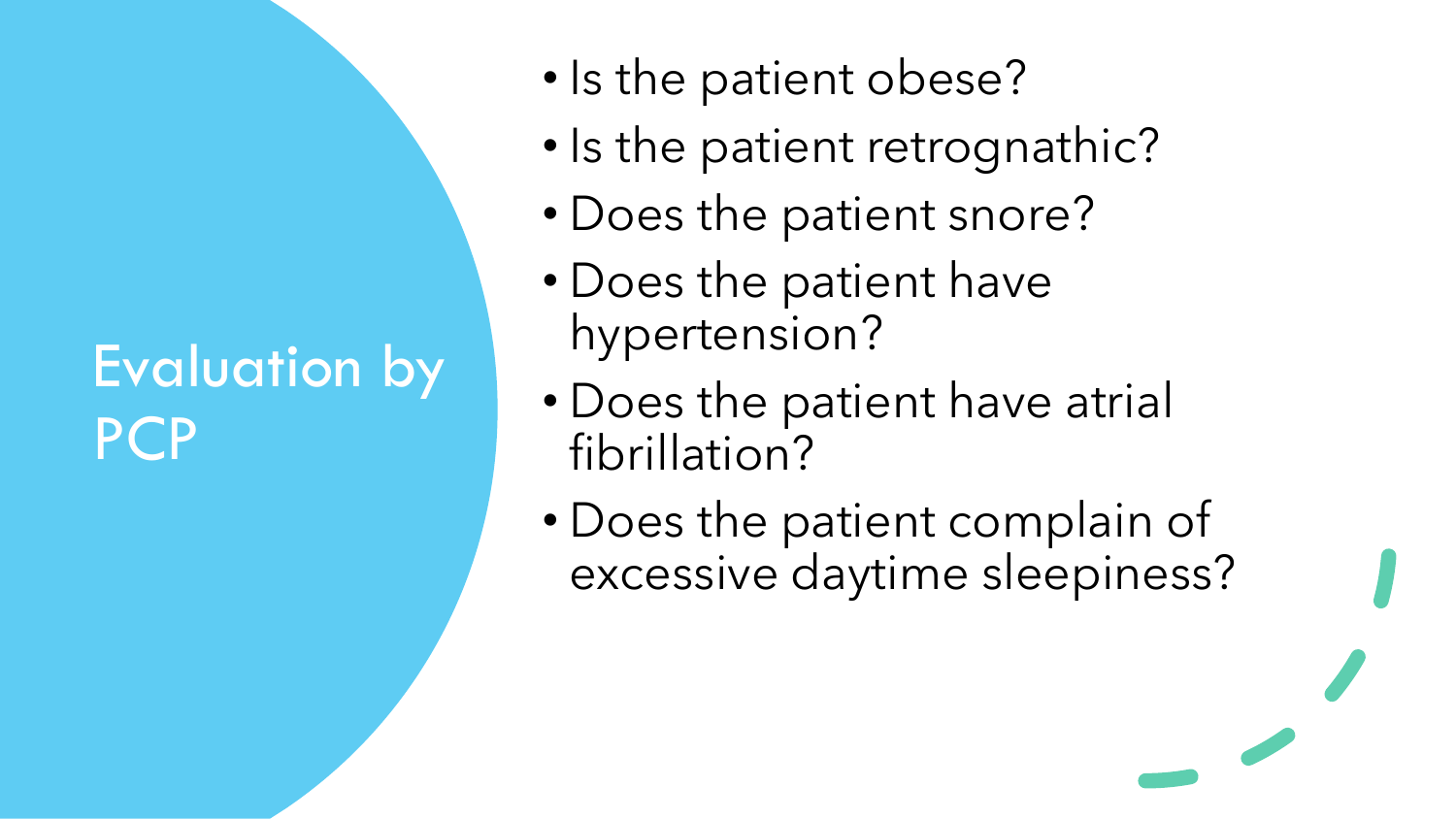Epworth Sleepiness Score

• One of the most frequently used methods for determining a person's average level of daytime sleepiness.

• Self-reported questionnaire involving eight questions to assess the propensity for daytime sleepiness or dozing.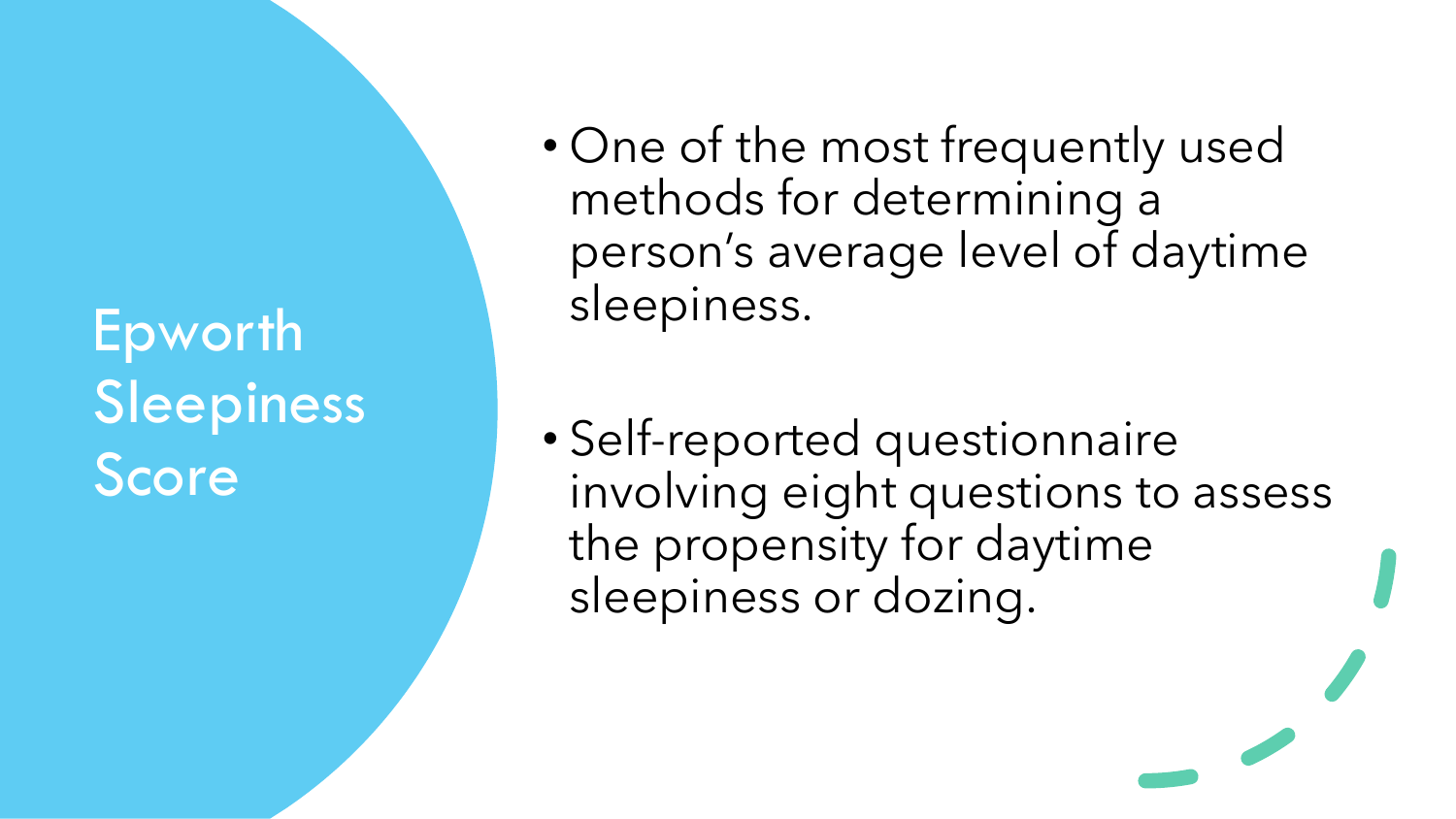

**High** chance<br>of dozing



|                                                                 | <b>Chance of Dozing</b> |                     |                |   |
|-----------------------------------------------------------------|-------------------------|---------------------|----------------|---|
| <b>Sitting and reading</b>                                      | $\bf{0}$                | 1                   | 2              | 3 |
| <b>Watching television</b>                                      | $\bf{0}$                |                     | $\overline{2}$ | 3 |
| Sitting inactive in a public place (eg, a theater or a meeting) | $\bf{0}$                | $\mathbf{1}$        | $\overline{2}$ | 3 |
| As a passenger in a car for an hour without a break             | $\bf{0}$                | 1                   | $\overline{2}$ | 3 |
| Lying down to rest in the afternoon when circumstances permit   | $\bf{0}$                | $\mathbf 1$         | $\overline{2}$ | 3 |
| <b>Sitting and talking to someone</b>                           | $\bf{0}$                | 1                   | $\overline{2}$ | 3 |
| Sitting quietly after a lunch without alcohol                   | $\bf{0}$                | 1                   | $\overline{2}$ | 3 |
| In a car, while stopped for a few minutes in traffic            | $\bf{0}$                | $\mathbf{1}$        | $\overline{2}$ | 3 |
|                                                                 |                         | <b>Total Score:</b> |                |   |

| Interpreting Epworth Sleepiness Scale Scores <sup>1,2</sup> |                  |                            |  |  |
|-------------------------------------------------------------|------------------|----------------------------|--|--|
| <b>Normal</b>                                               | EDS <sup>*</sup> | <b>High Levels of EDS*</b> |  |  |
| $0 - 10$                                                    | >10              | >16                        |  |  |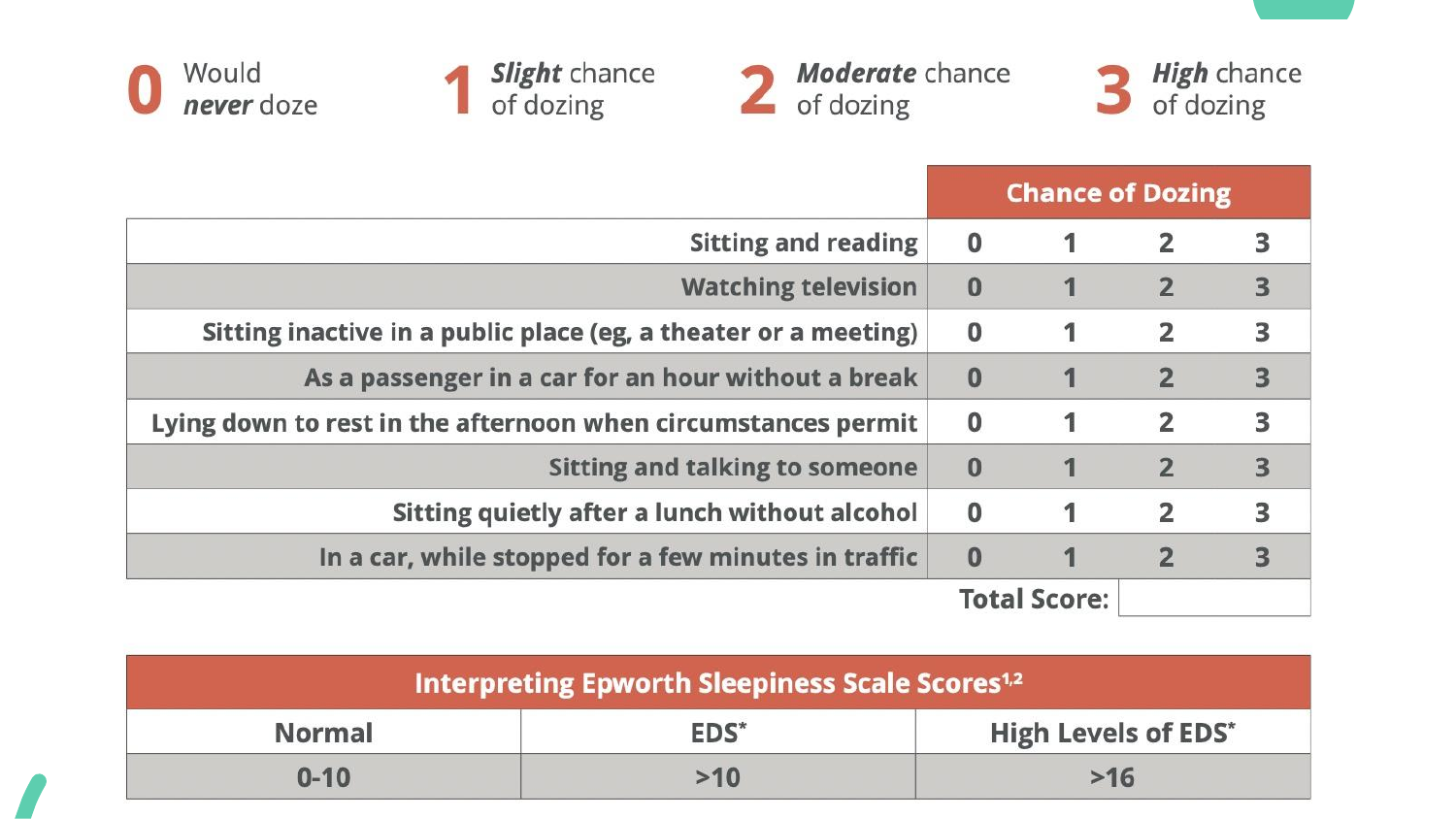#### **Evaluation**

• Polysomnography is the standard diagnostic test for the diagnosis of OSA in adult patients in whom there is a concern for OSA based on a comprehensive sleep evaluation

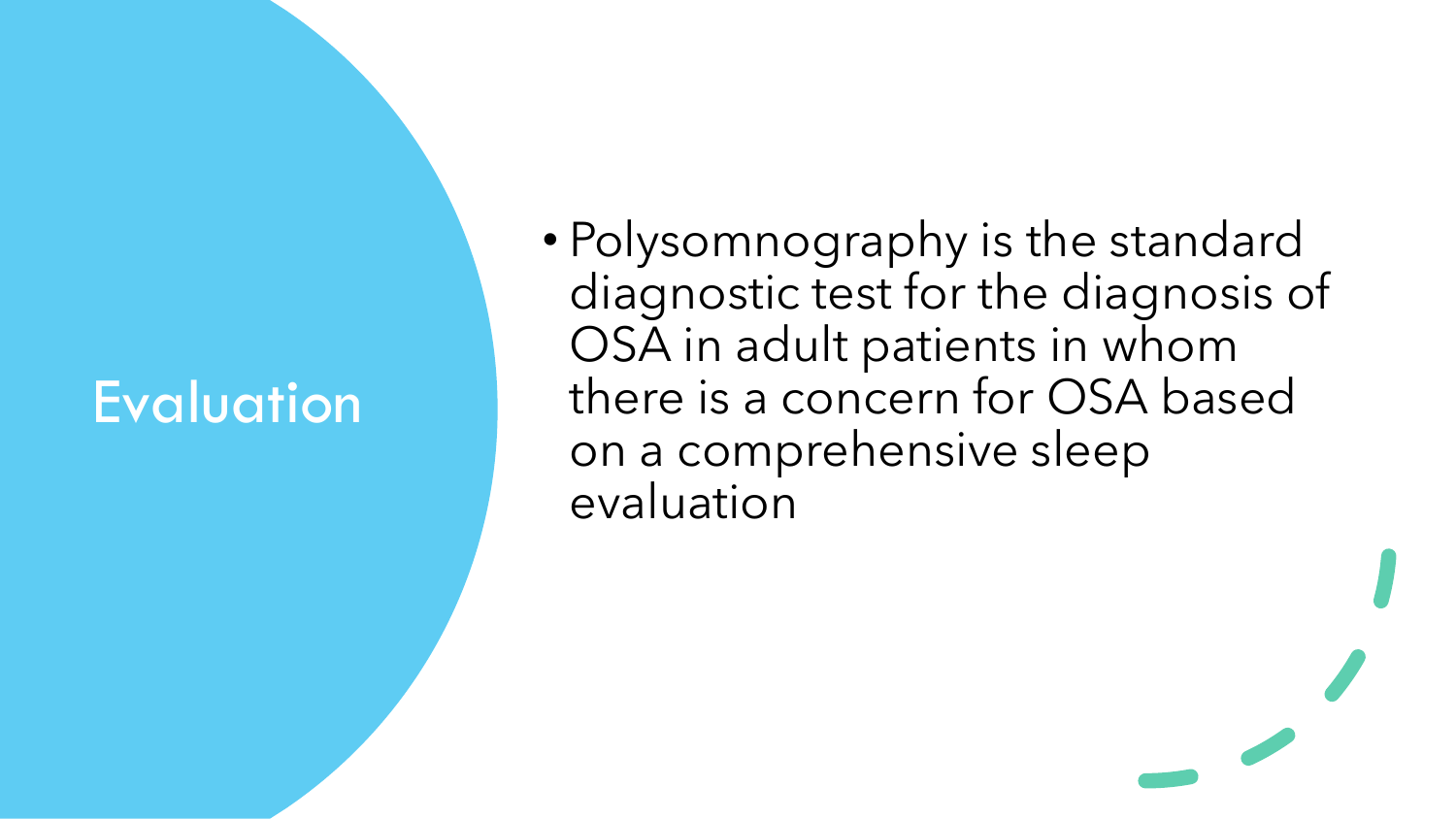#### Polysomnography (PSG)

- Full-night PSG is recommended for the diagnosis of a sleep related breathing disorder
- Split-night study Initial diagnostic PSG (2 hours) followed by continuous positive airway pressure titration on the same night.
- Home sleep apnea testing (HSAT).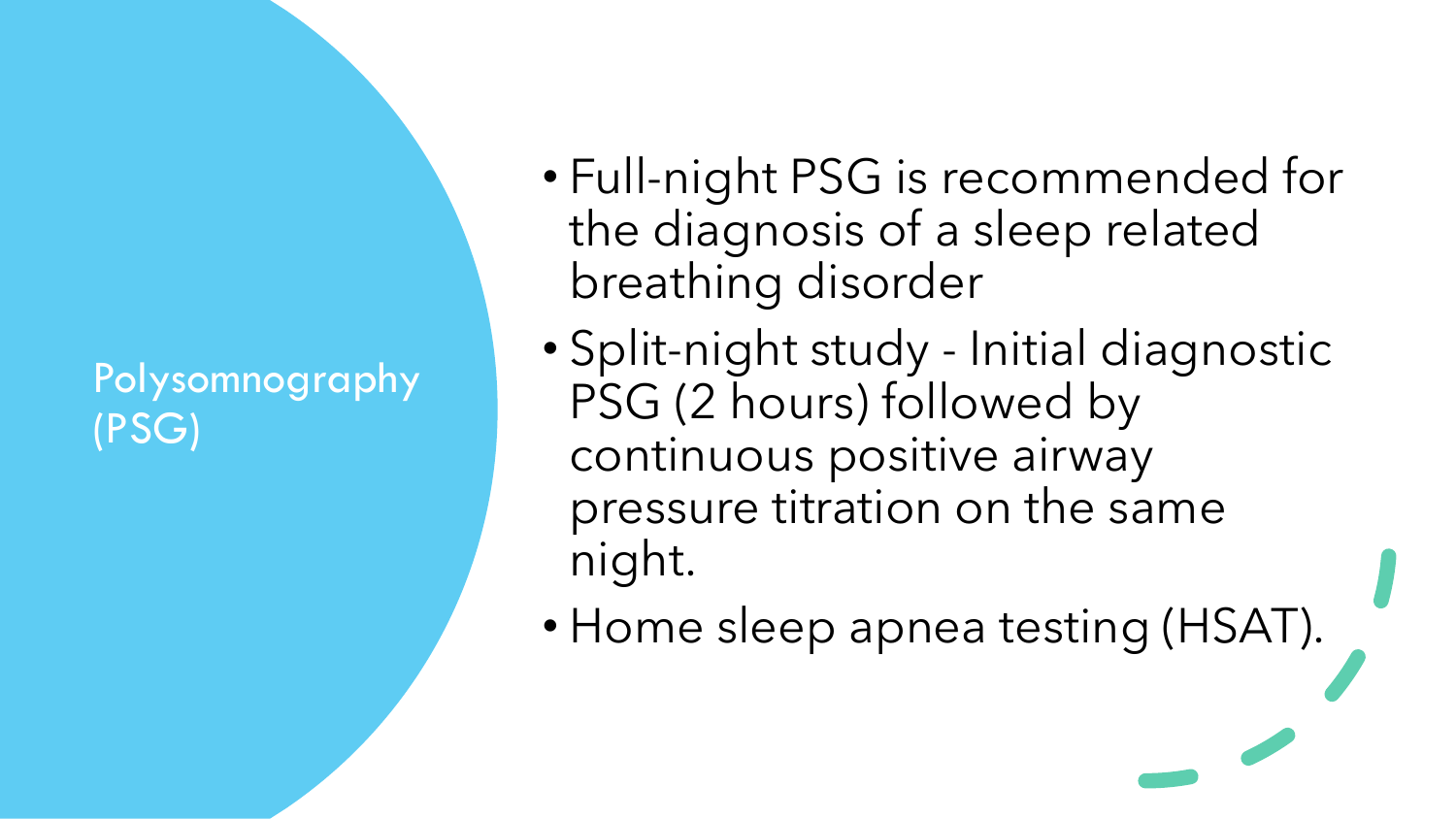#### Polysomnography (PSG)

- Electroencephalogram measures brain activity
- Electro myelogram measures muscle activity
- Nasal/ oral airflow
- Electrocardiogram
- Thoracic and abdominal movements
- Body position
- Oxygen saturation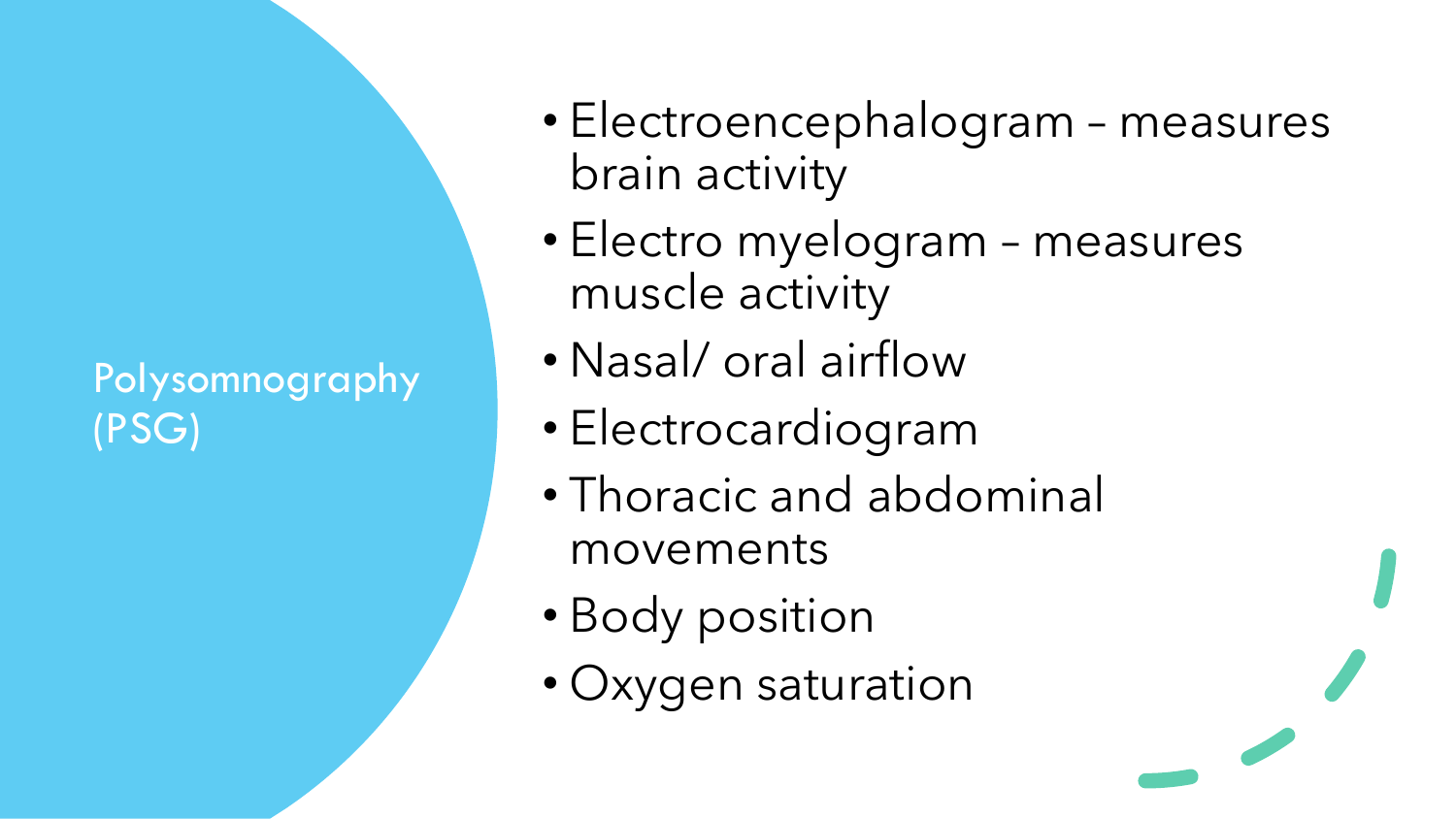Polysomnography  $(PSG)$  – **Respiratory Events** 

- AHI (Apnea Hypopnea Index)
- RERA (Respiratory Effort Related Arousal)
- Respiratory Disturbance Index (RDI  $=$  AHI+RERA per hour)
- Oxygen Saturation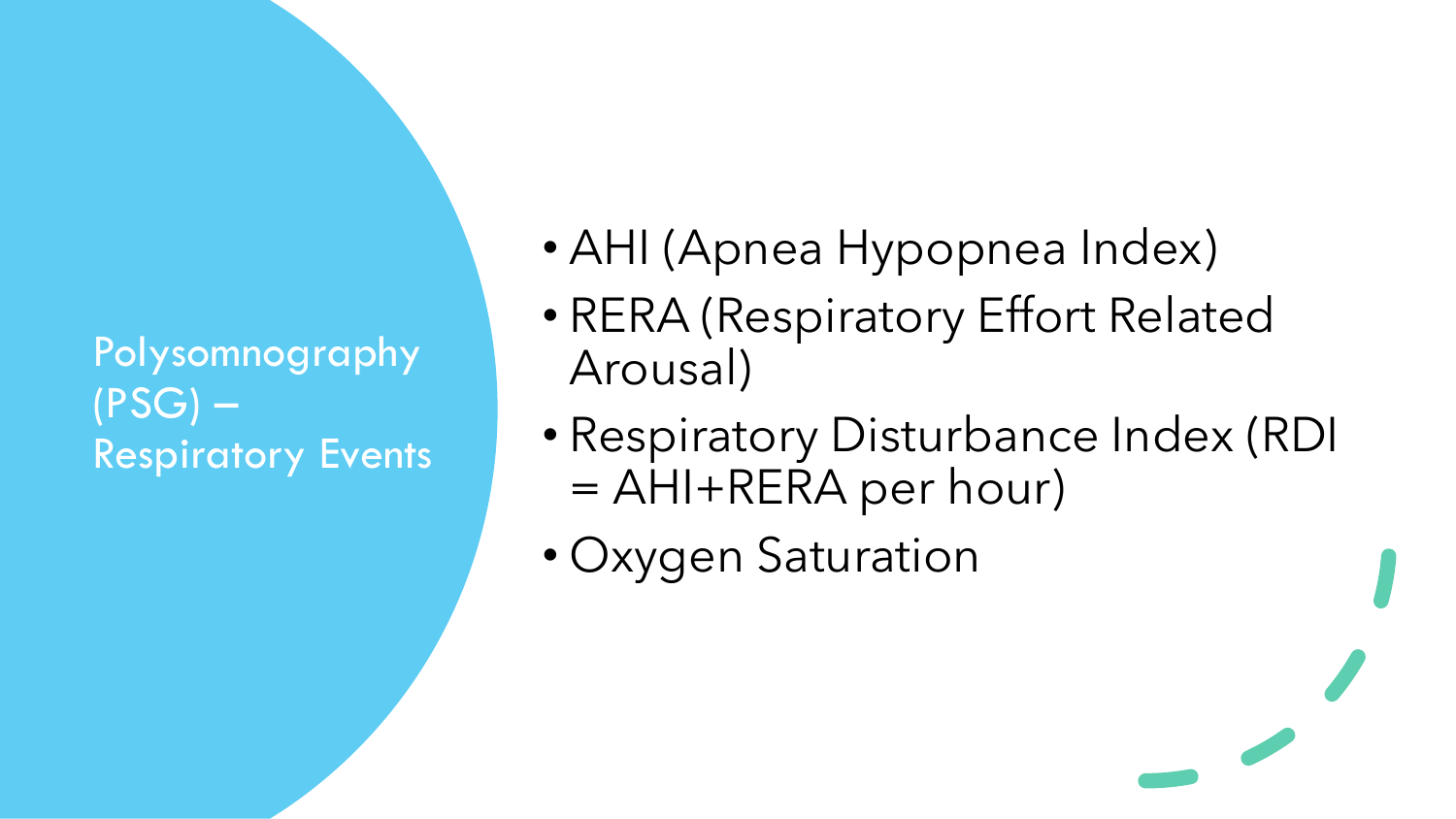# Apneas and Hypopneas

- Obstructive apneas are defined as near-complete (>90%) cessations in airflow for more than 10 seconds in sleep, despite ventilatory effort.
- Hypopneas are generally defined as reductions in air- flow by more than 30% with concurrent reductions in oxyhemoglobin saturation by at least 4% or arousals from sleep.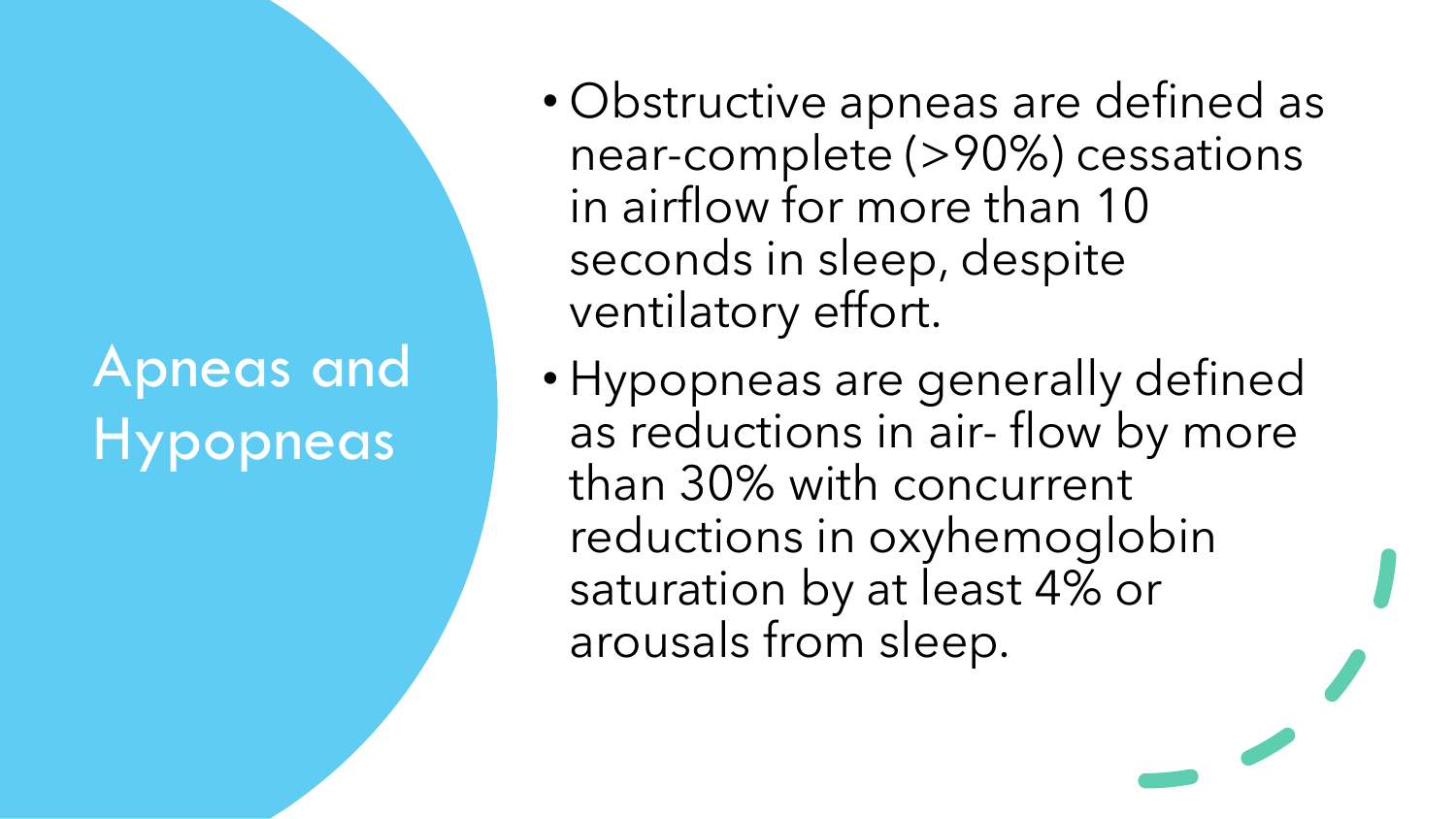Apnea– hypopnea index (AHI) The number of apneas and hypopneas per hour of sleep is termed the apnea– hypopnea index (AHI).

The presence of obstructive sleep apnea is defined as an AHI of 5 or more events per hour.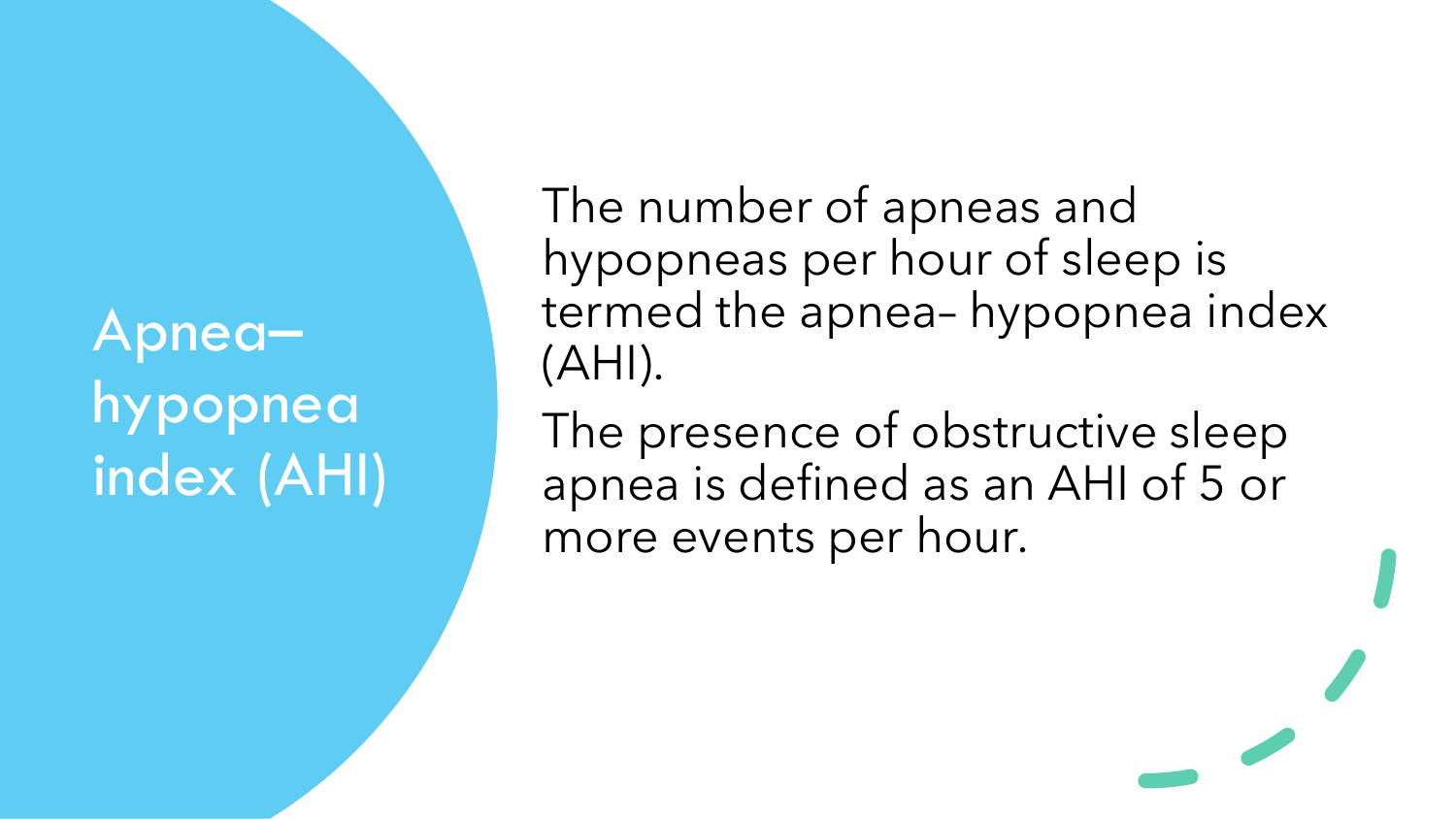Apnea– hypopnea index (AHI) The AHI is used to categorize disease severity

- Mild OSA 5 to 15 events per hour
- Moderate OSA 16 to 30 events per hour
- Severe OSA 30 events per hour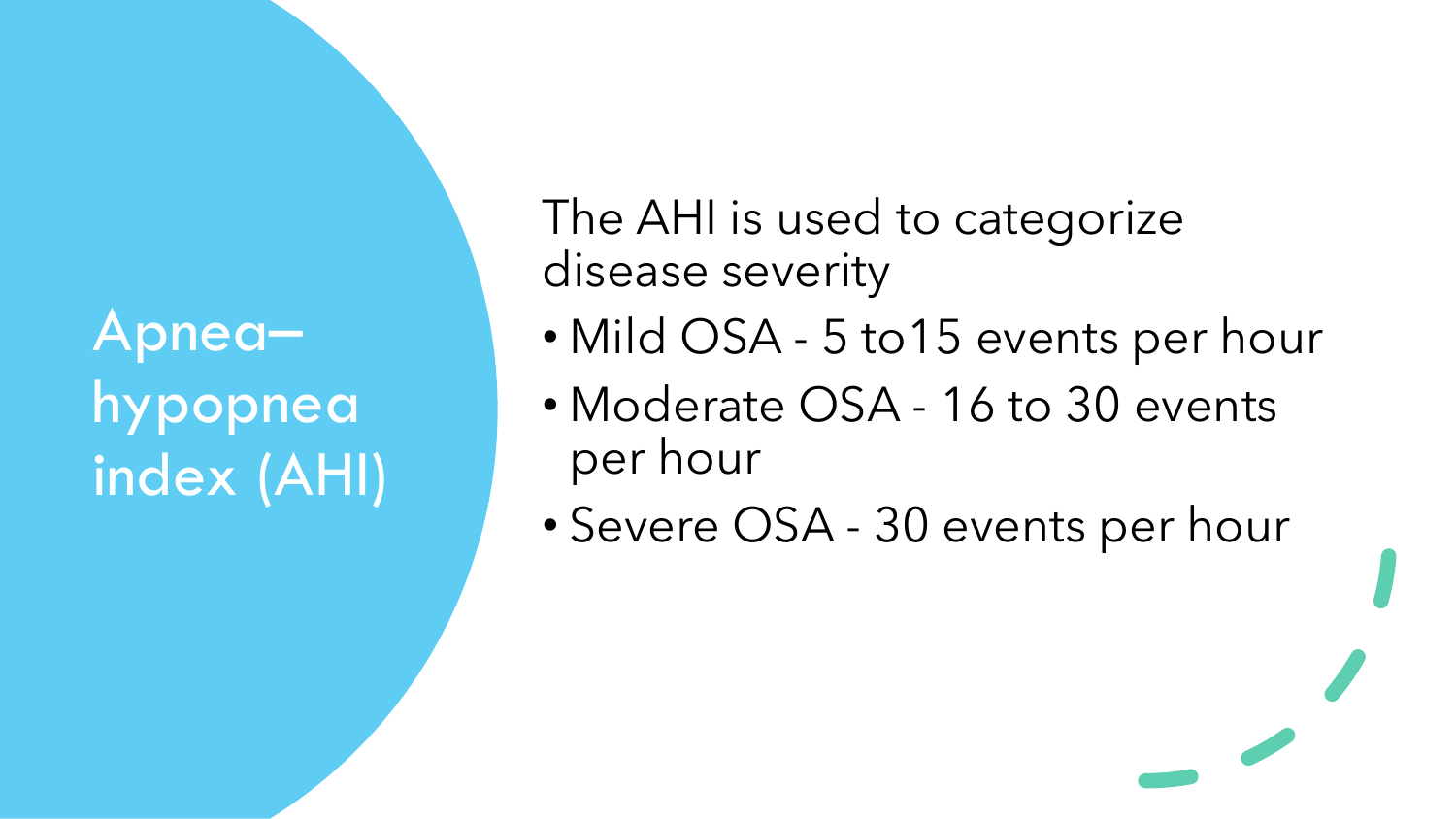# Home Sleep Apnea Study (HSAT)

- Involves a single HSAT recording over at least one night.
- Must be administered by an accredited sleep center under the supervision of board certified and board eligible provider.
- Less sensitive than PSG
- PSG may be required if HSAT is inconclusive or negative and clinical suspicion of OSA is high.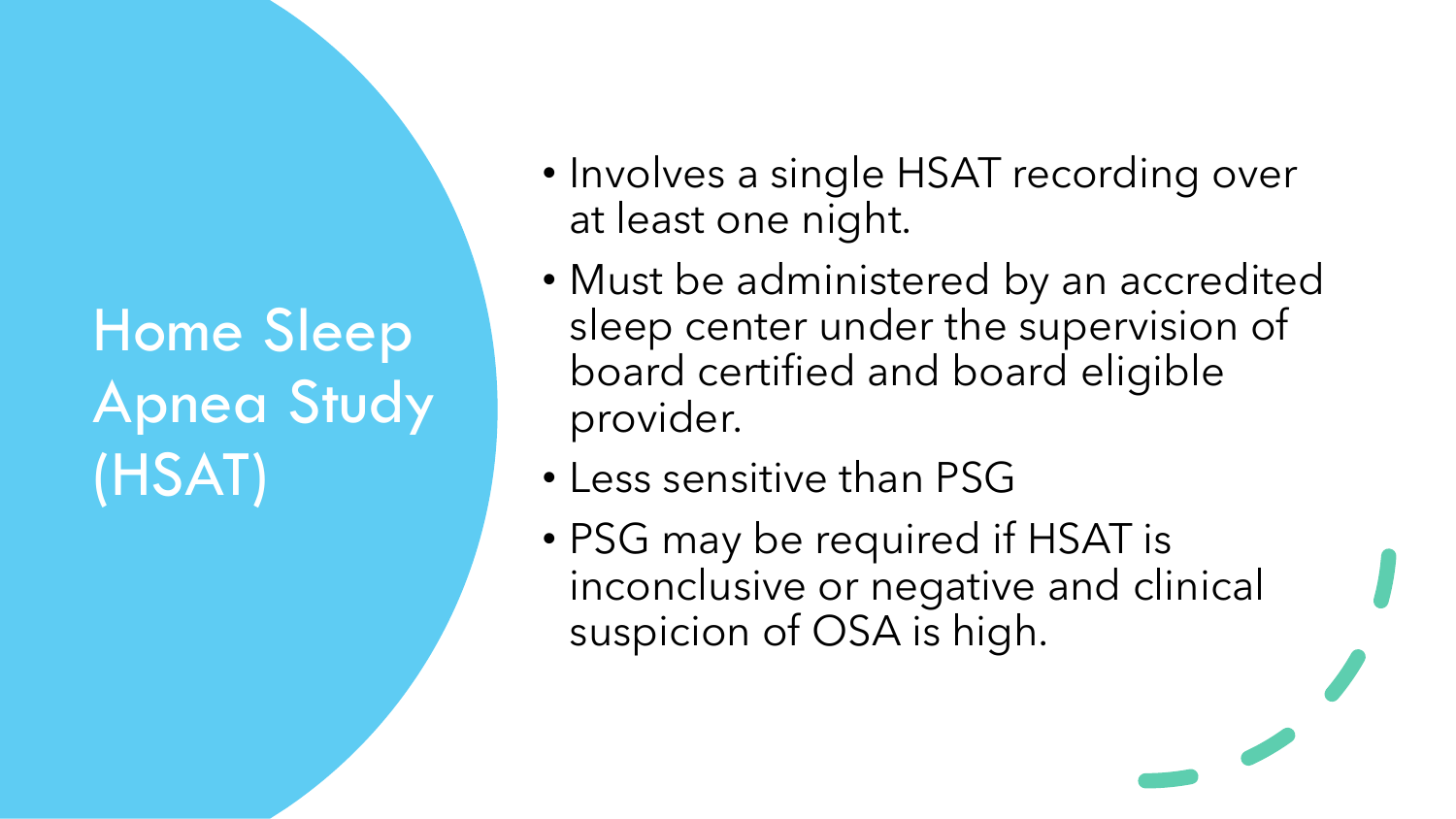#### Management

1. Continuous positive airway pressure (CPAP) - Mainstay of therapy in most adults 2. Medical Therapies 3. Non supine position 4. Weight loss 5. Oral appliances 6. Surgery 7. Inspire therapy – Upper airway Stimulation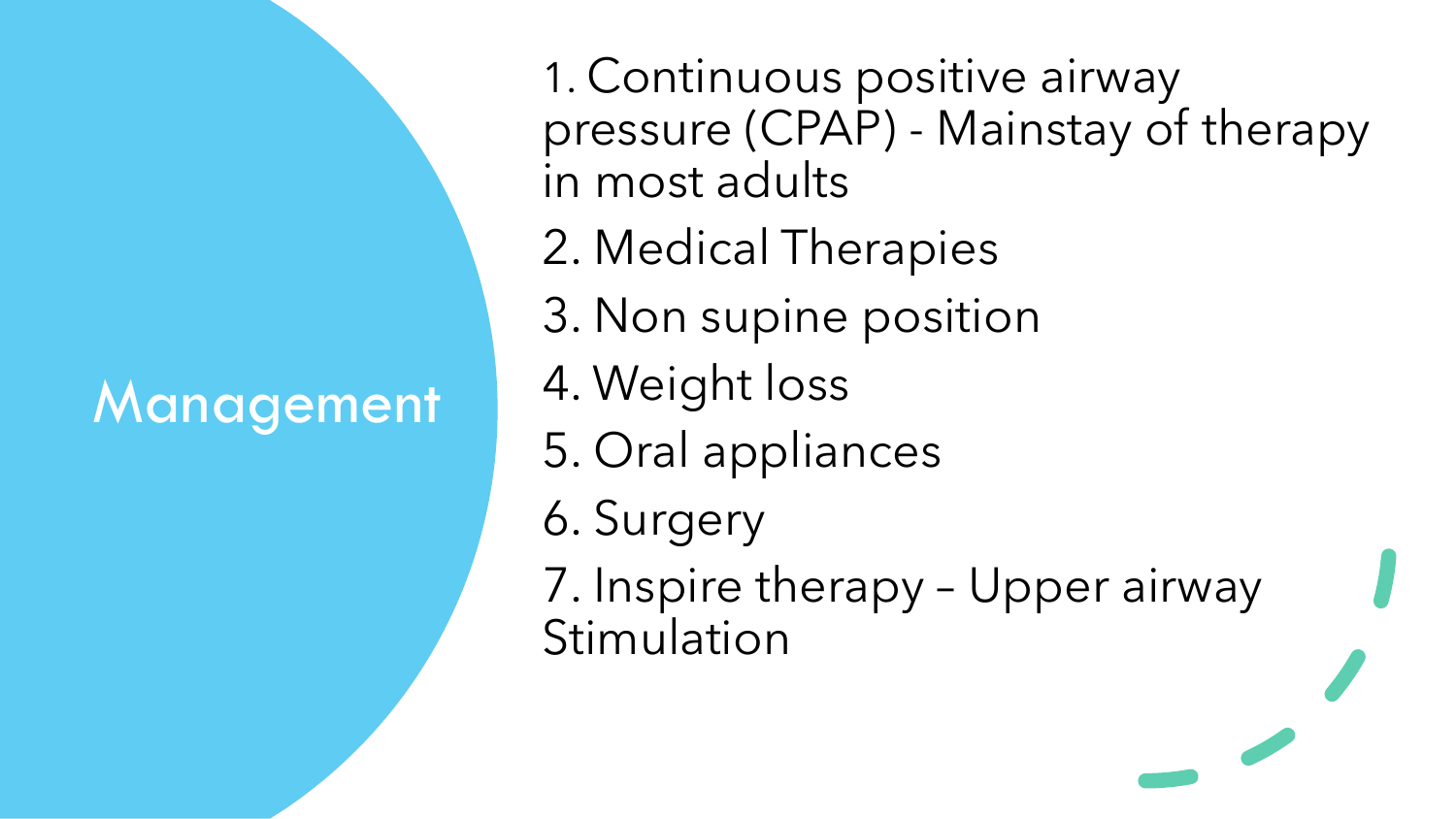# Management

- Avoid Sedatives/hypnotics, cautious use of opioids
- Smoking cessation
- Sleep hygiene
	- Consistent sleep/wake times
	- Avoid alcohol, heavy meals before bedtime
	- Position on side
	- Avoid caffeine 8-12 hours before bedtime
	- Avoid TV, cellphone in bed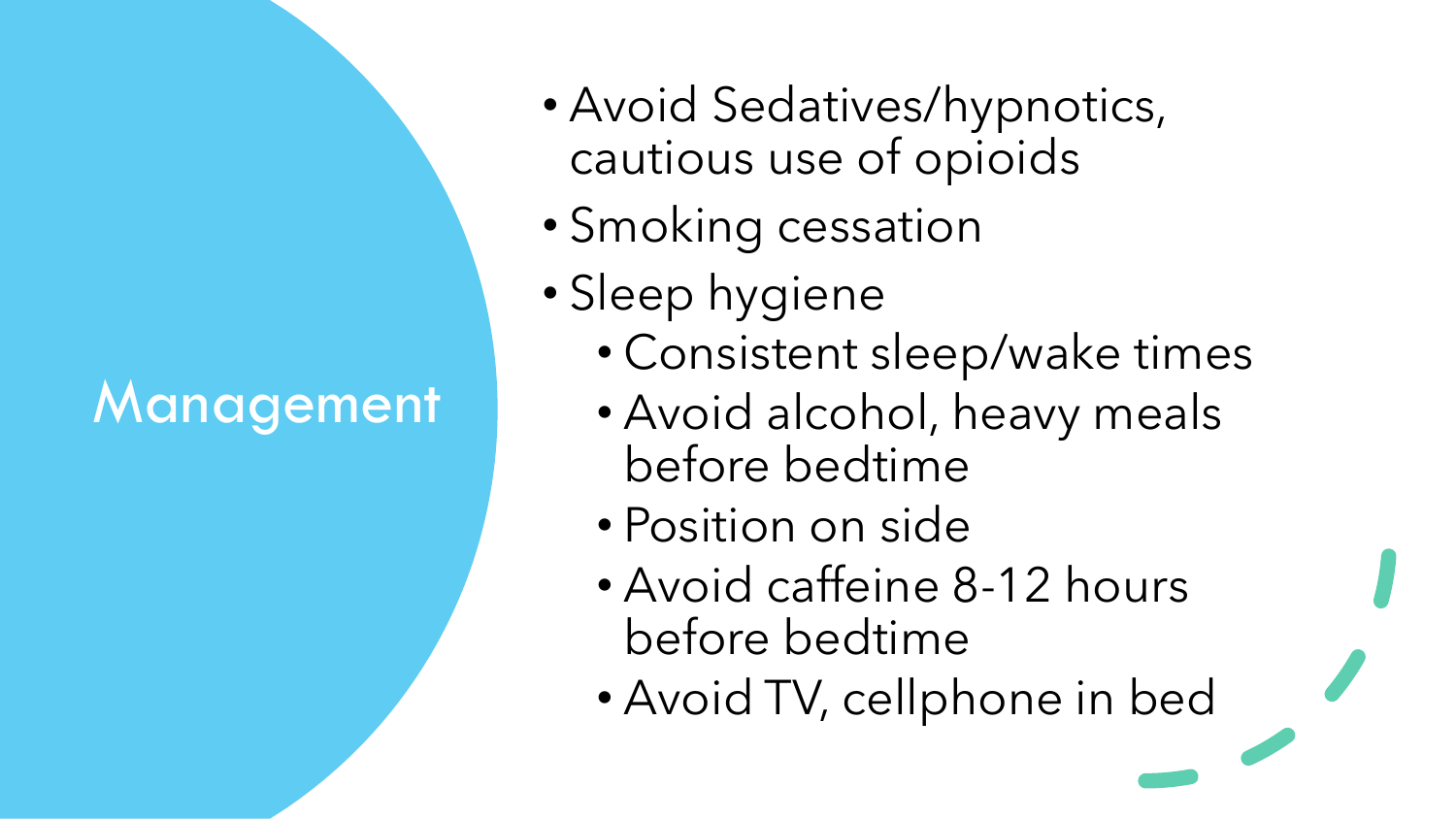CPAP Therapy

- Most effective in treatment of OSA.
- CPAP treatment is standard of care.
- Maintains upper airway patency during sleep, preventing soft tissues from collapsing.
- Different types of mask are available.
	- Nasal pillows
	- Nasal mask
	- Full face mask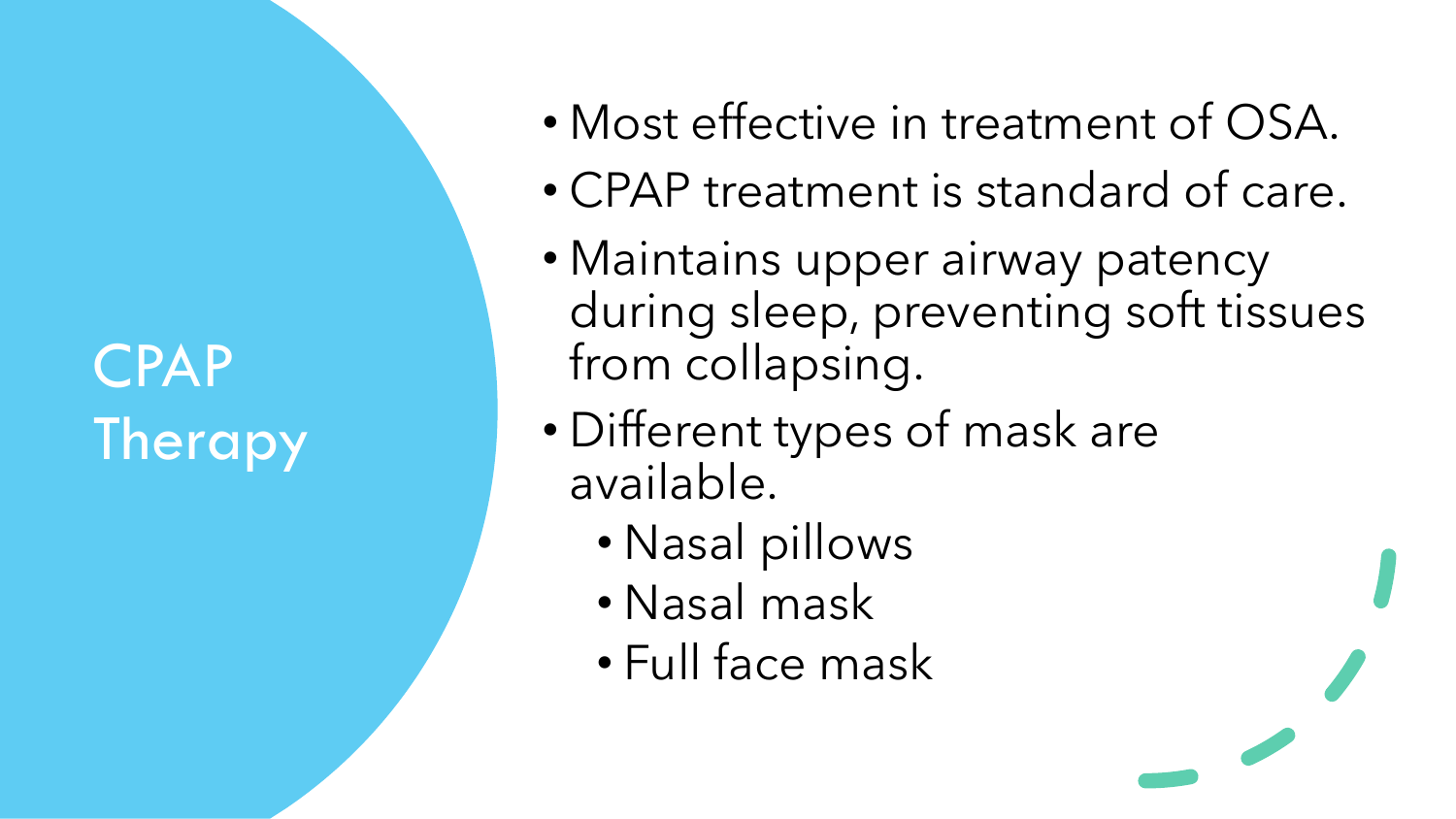**Guidelines** for using **CPAP** 

- $\cdot$  AHI >15
- AHI 5-14.9 with symptoms Excessive day time sleepiness Epworth sleepiness scale > 10/24, Hypertension or Cardiovascular disease or history of stroke.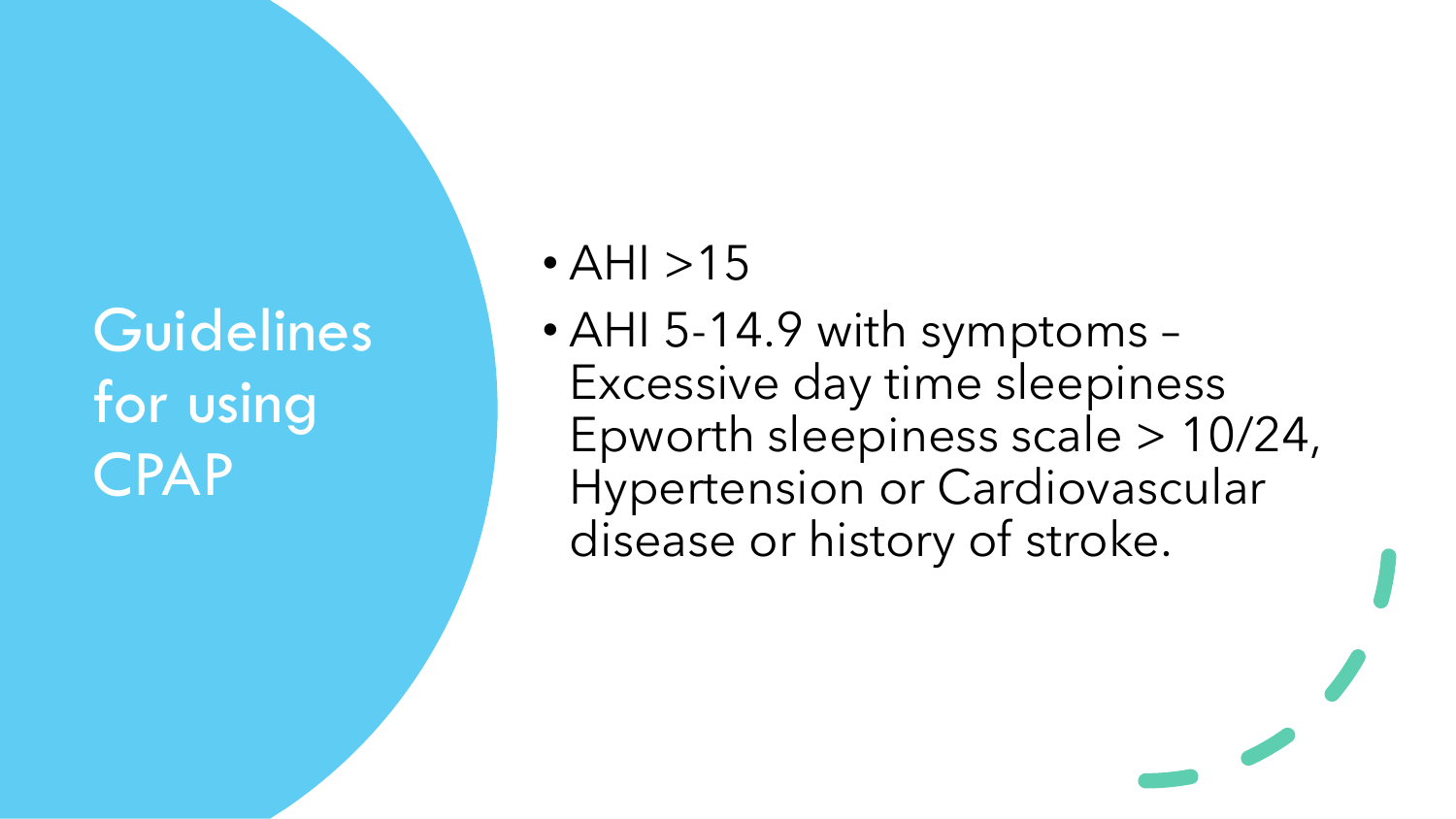**Complications** of PAP therapy

- Sensation of suffocation/ claustrophobia
- Inability to sleep
- Difficulty exhaling
- Aerophagia
- Sinus discomfort
- Mask related issues rash/ skin abrasions
- Oral/ nasal dryness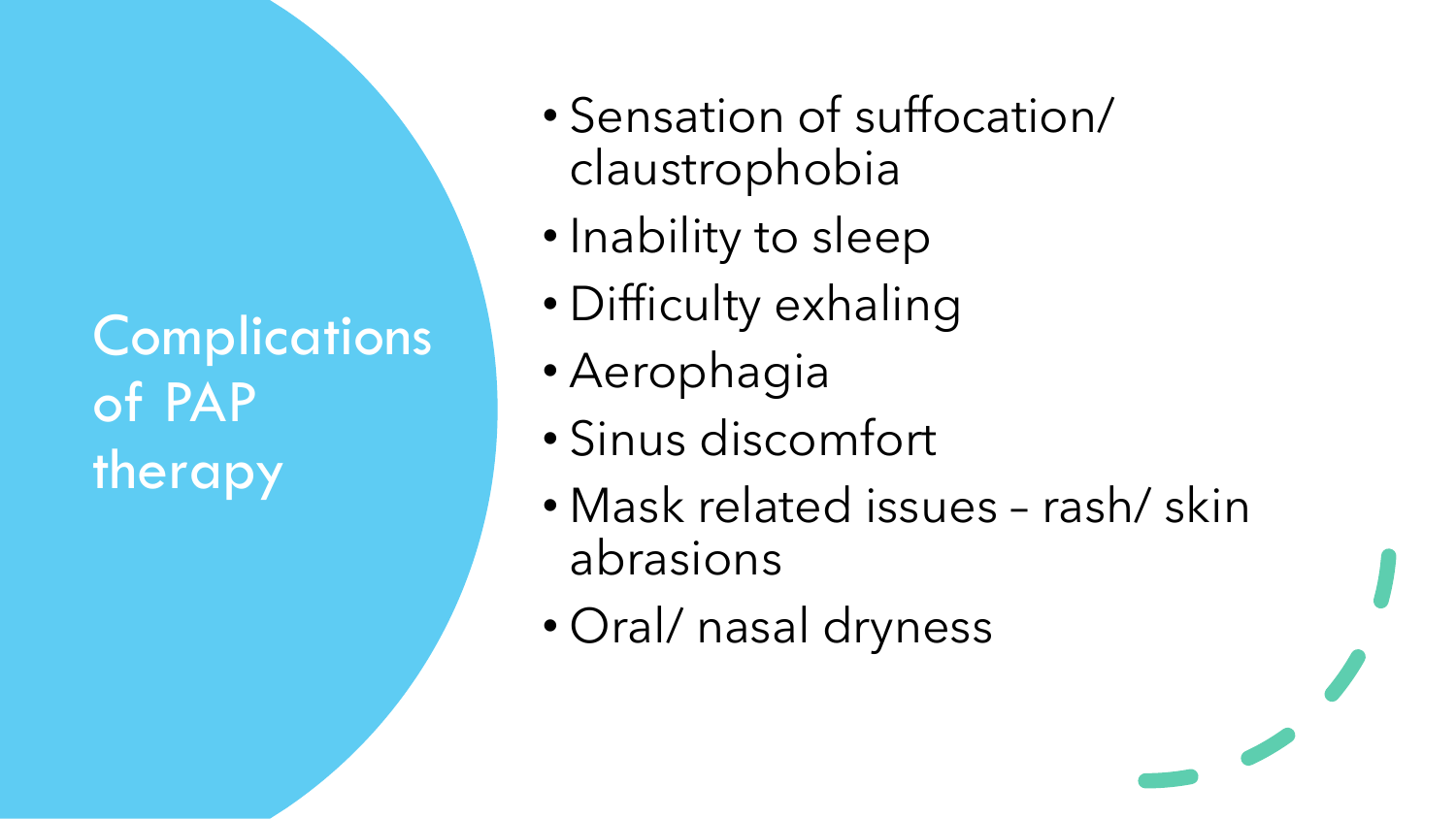**Medical Therapies** 

- **Nasal Corticosteroids**  Improves CPAP adherence in patients with nasal symptoms.
- **Modafinil** Residual excessive daytime sleepiness in OSA patients. Patients needs to demonstrate adequate CPAP compliance with 7-8 hour use every night before modafinil is indicated.
- **Non supine position** –lateral recumbent- supplement to primary therapy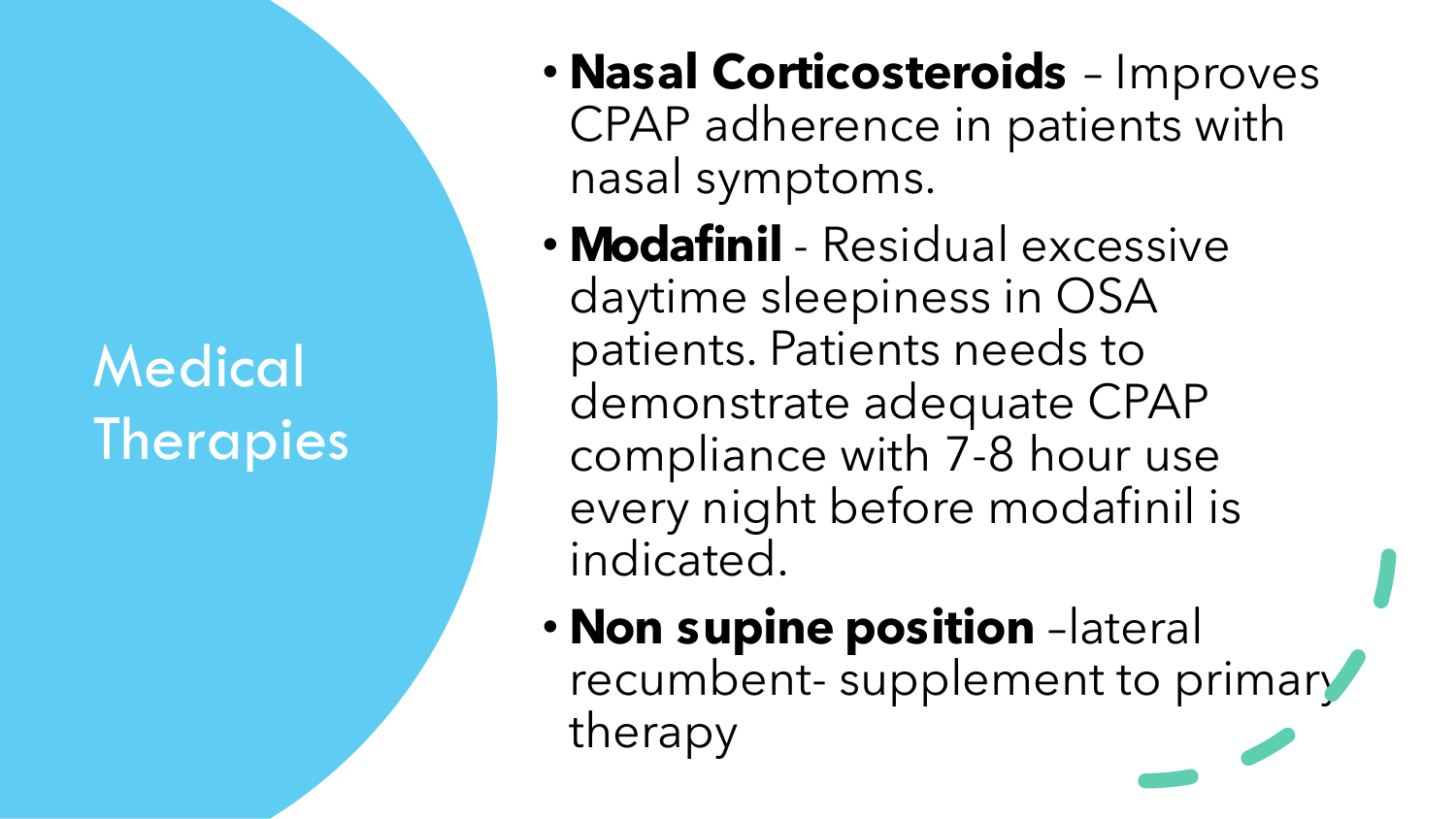Medical Therapy – Not recommended

- Nasal decongestant
- Aminophylline and theophylline
- SSRI
- Protriptyline
- Supplemental Oxygen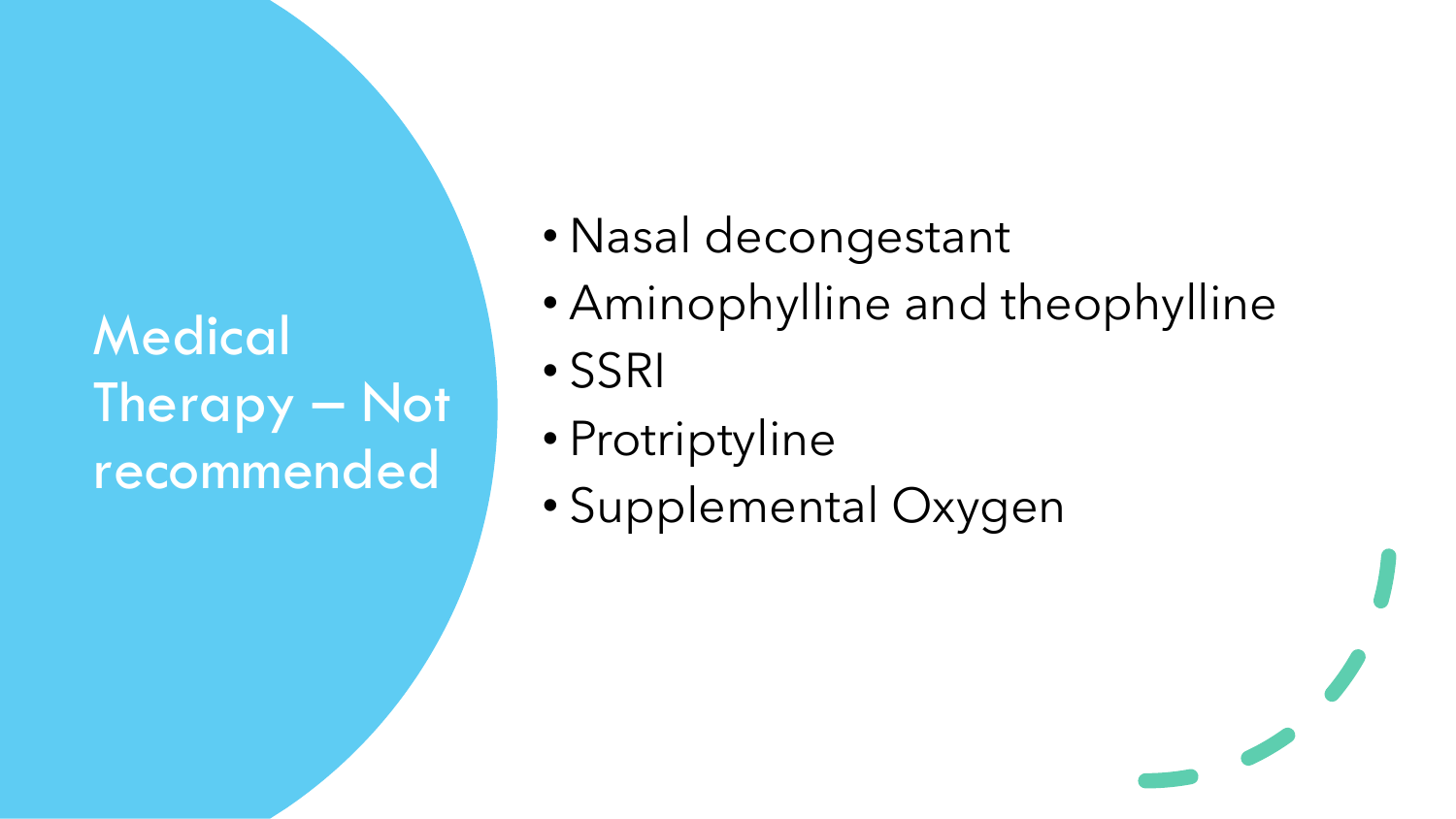# Weight loss

- Improves AHI.
- Recommended treatment option in mild OSA.
- Should be combined with primary treatment of OSA – like CPAP/ dental devices/ surgery
- Bariatric surgery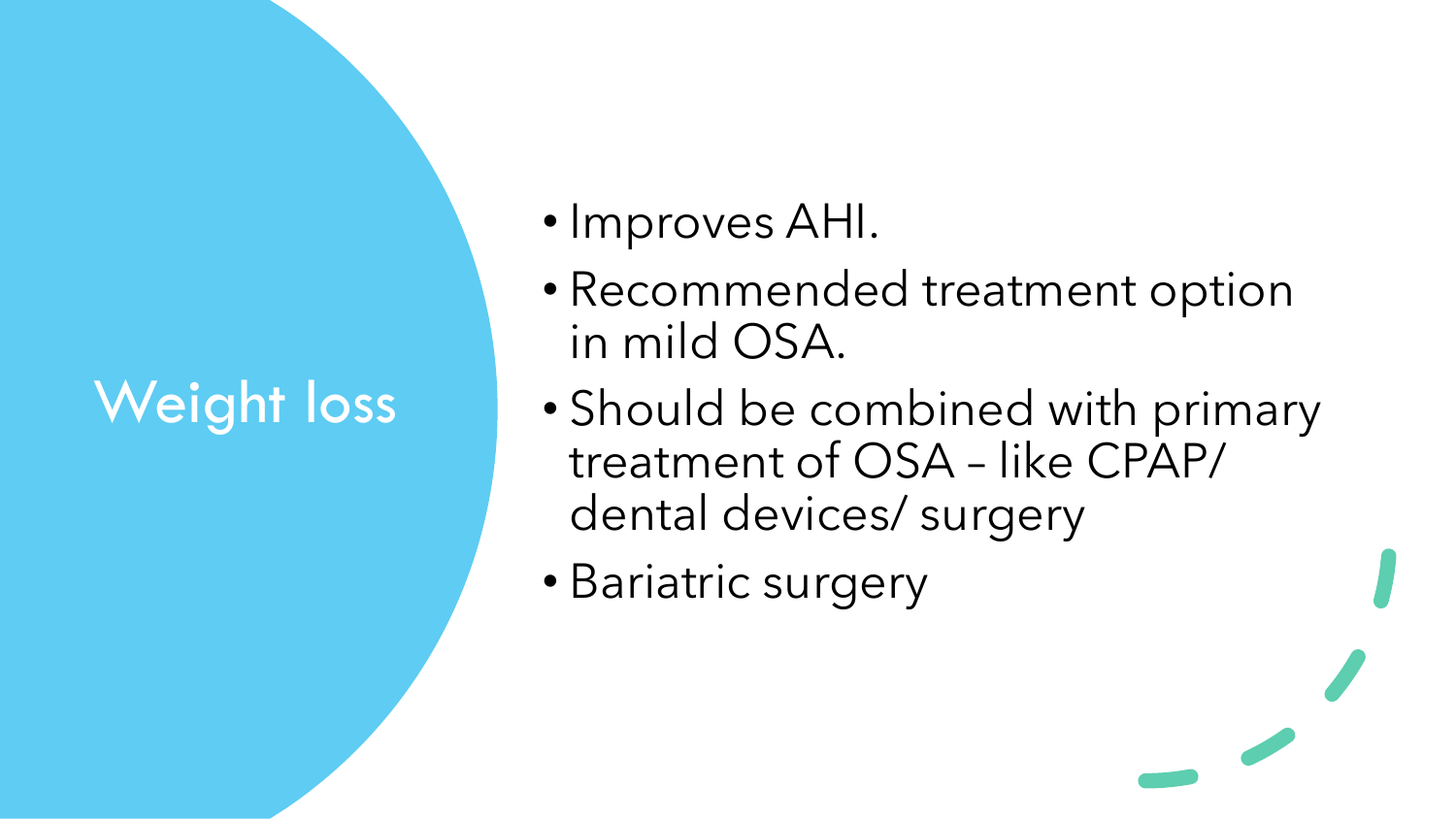# Surgery

- Tonsillectomy and adenoidectomy in pediatric patients
- Bariatric surgery
- Uvulopalatopharyngoplasty (UPPP)
- Tongue reduction procedures
- Tracheostomy **-** for life-threatening obstructive apnea**.**

**Surgeries are not routinely recommended as success rate is low. Usually sleep apnea comes back in 50% of the patients as upper airway obstruction develops at different location in upper airway after surgery.**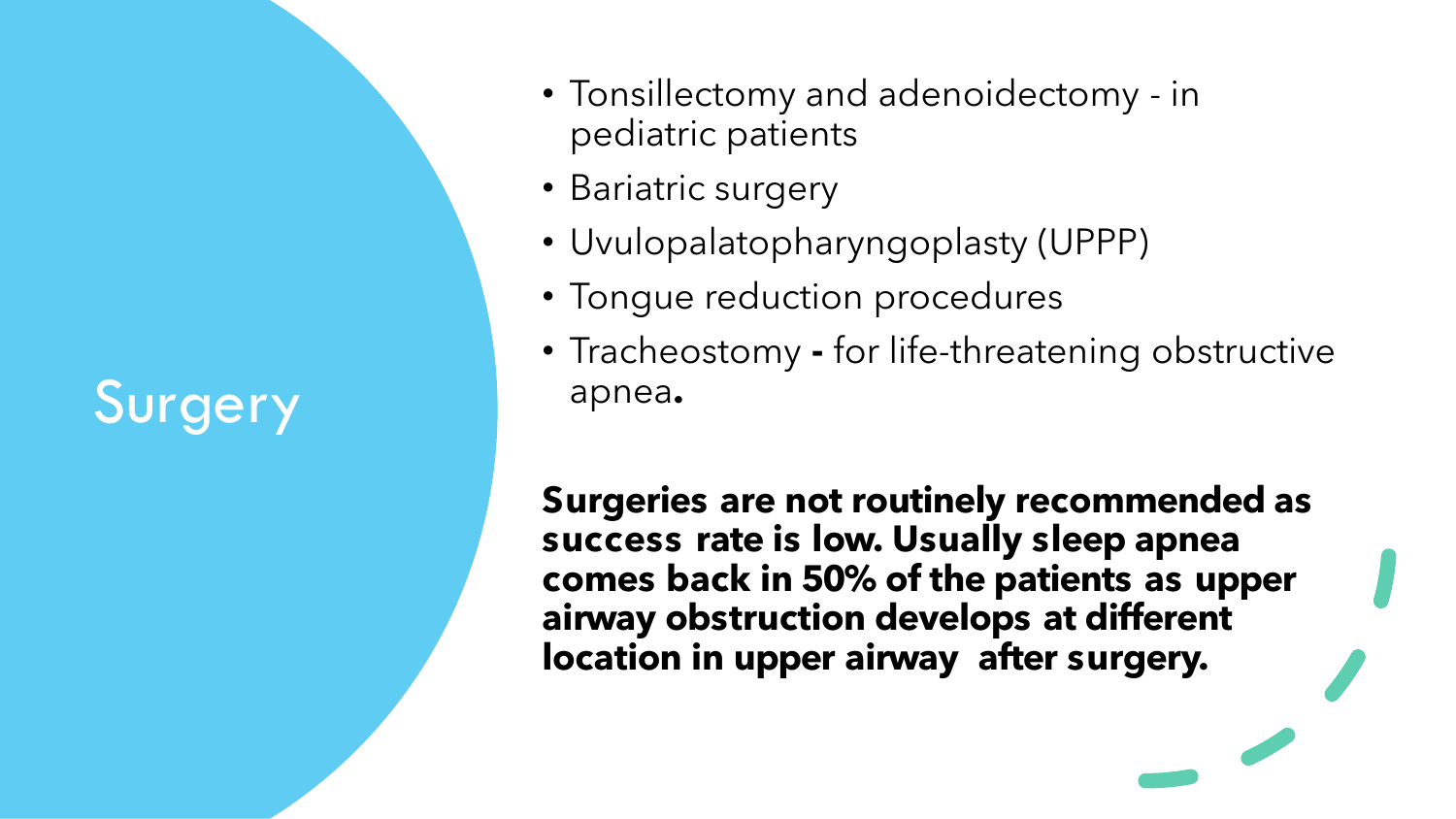**Oral** Appliances

- Patient intolerant to CPAP
- Patients who desire alternate therapy
- Mandibular advancement device and Tongue retaining device - Aid with bringing lower jaw and tongue forward during sleep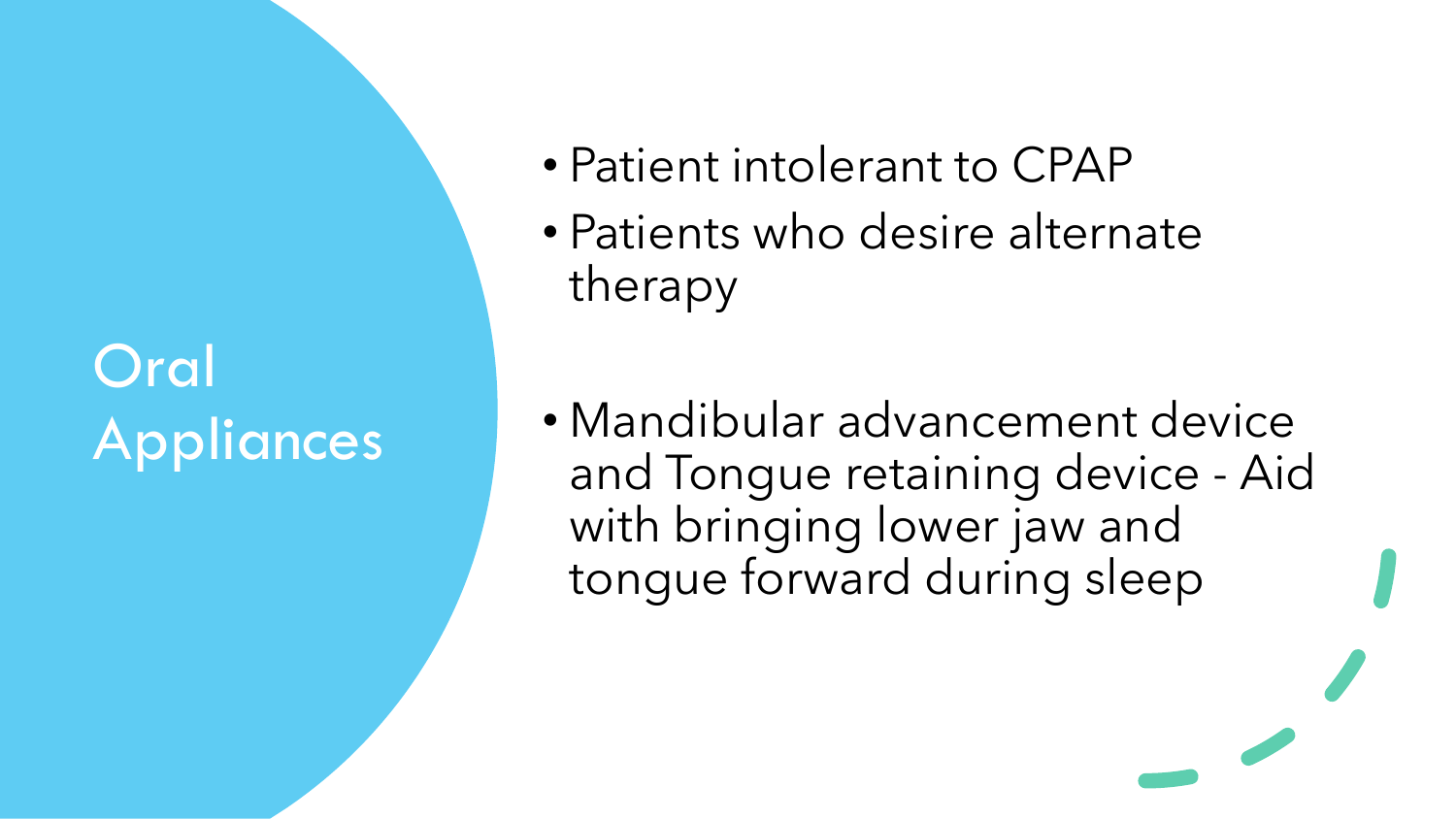Oral Appliances

- Improve frequency and intensity of snoring
- Improve sleep quality for both patients who snore and their bed partners
- Improve quality of life (QOL) measures
- A qualified dentist should be involved for custom, titratable appliance.
- Out of pocket cost ~\$2000-3000 as insurances not cover.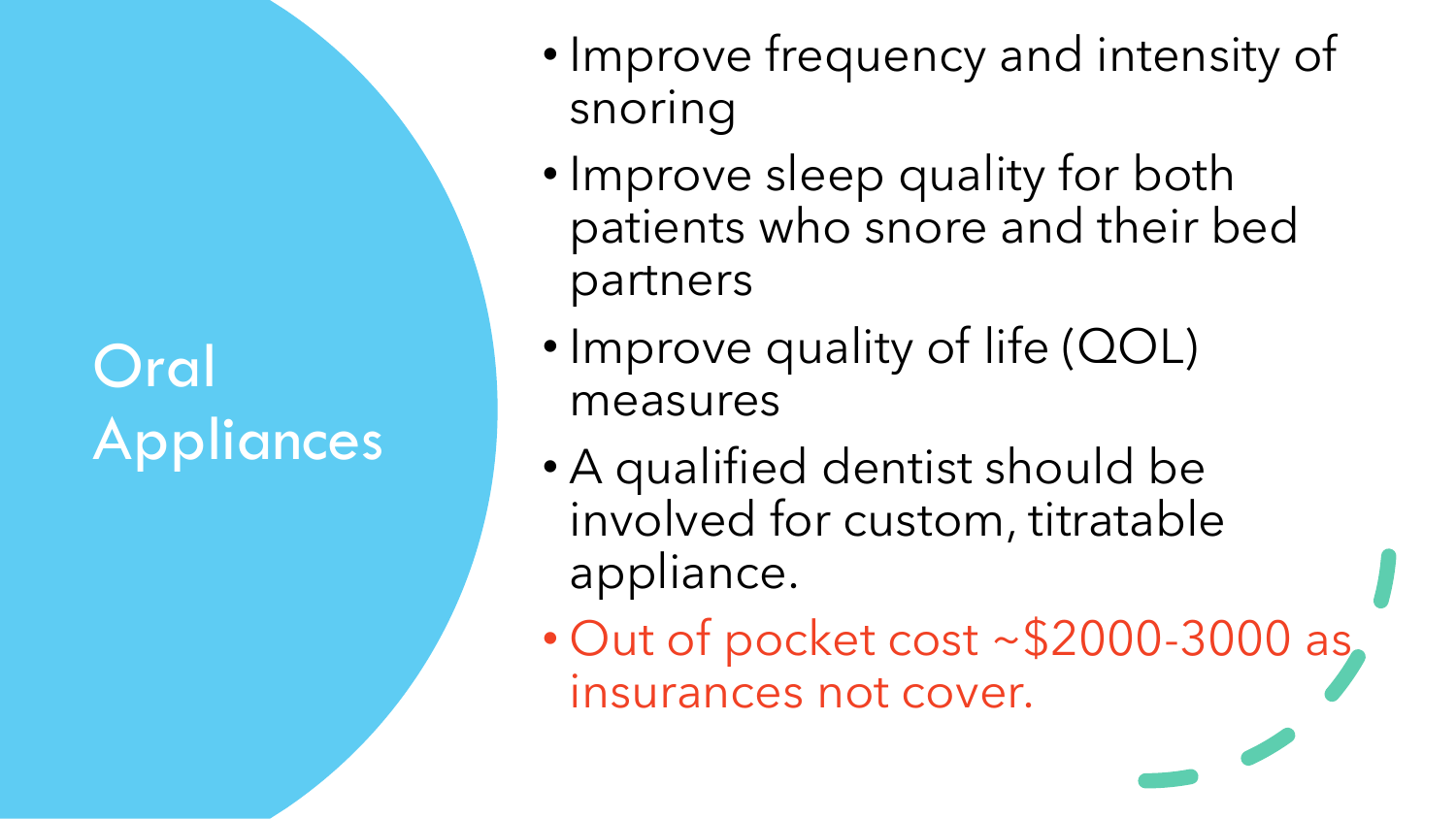Upper Airway Stimulation / Inspire Therapy

- Upper airway stimulation device is surgically implanted in patients.
- Uni lateral stimulation of the hypoglossal nerve
- Synchronous with ventilation
- Evokes a functional response of the tongue muscles and an anterior displacement of the tongue.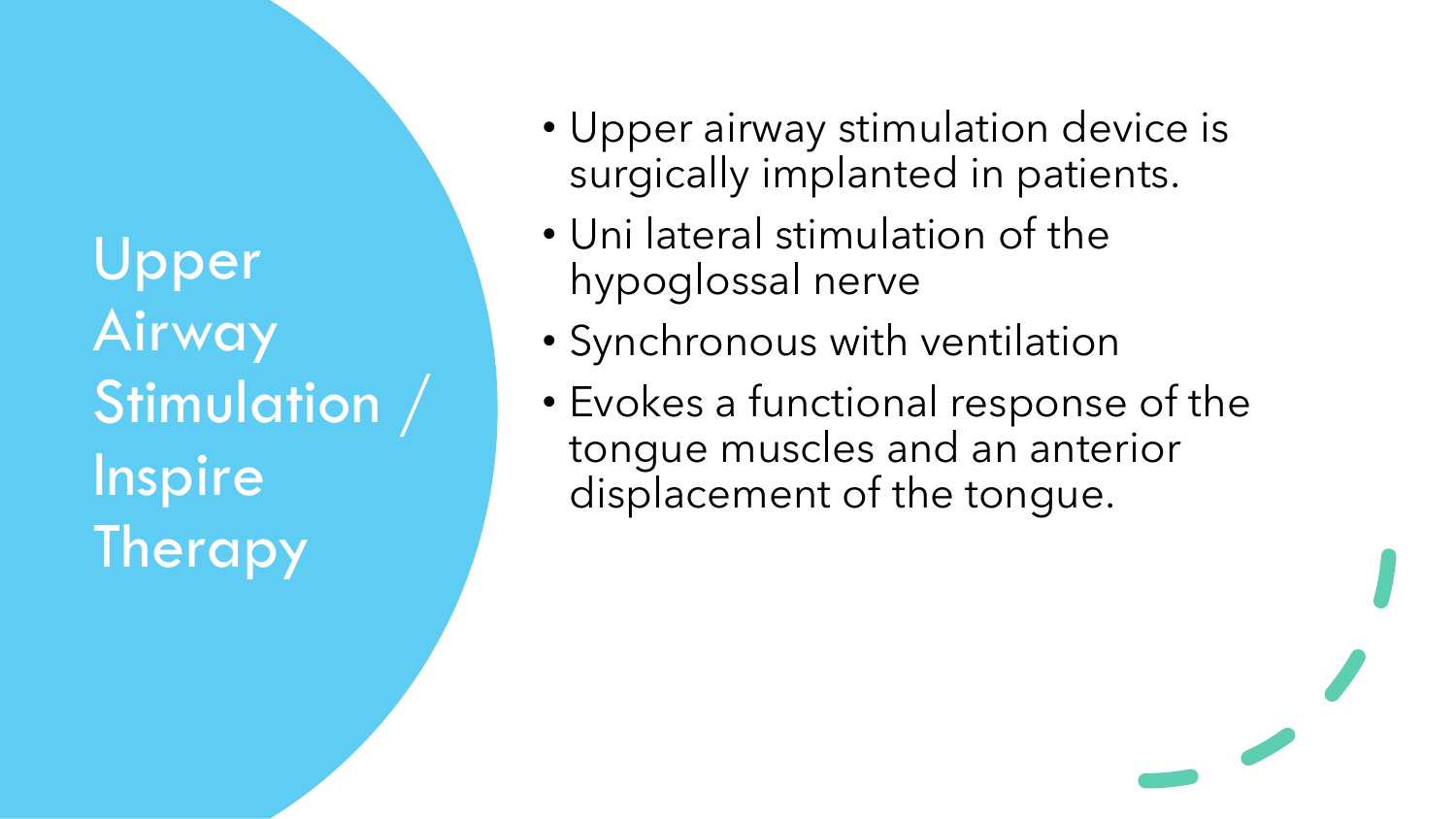# •Questions?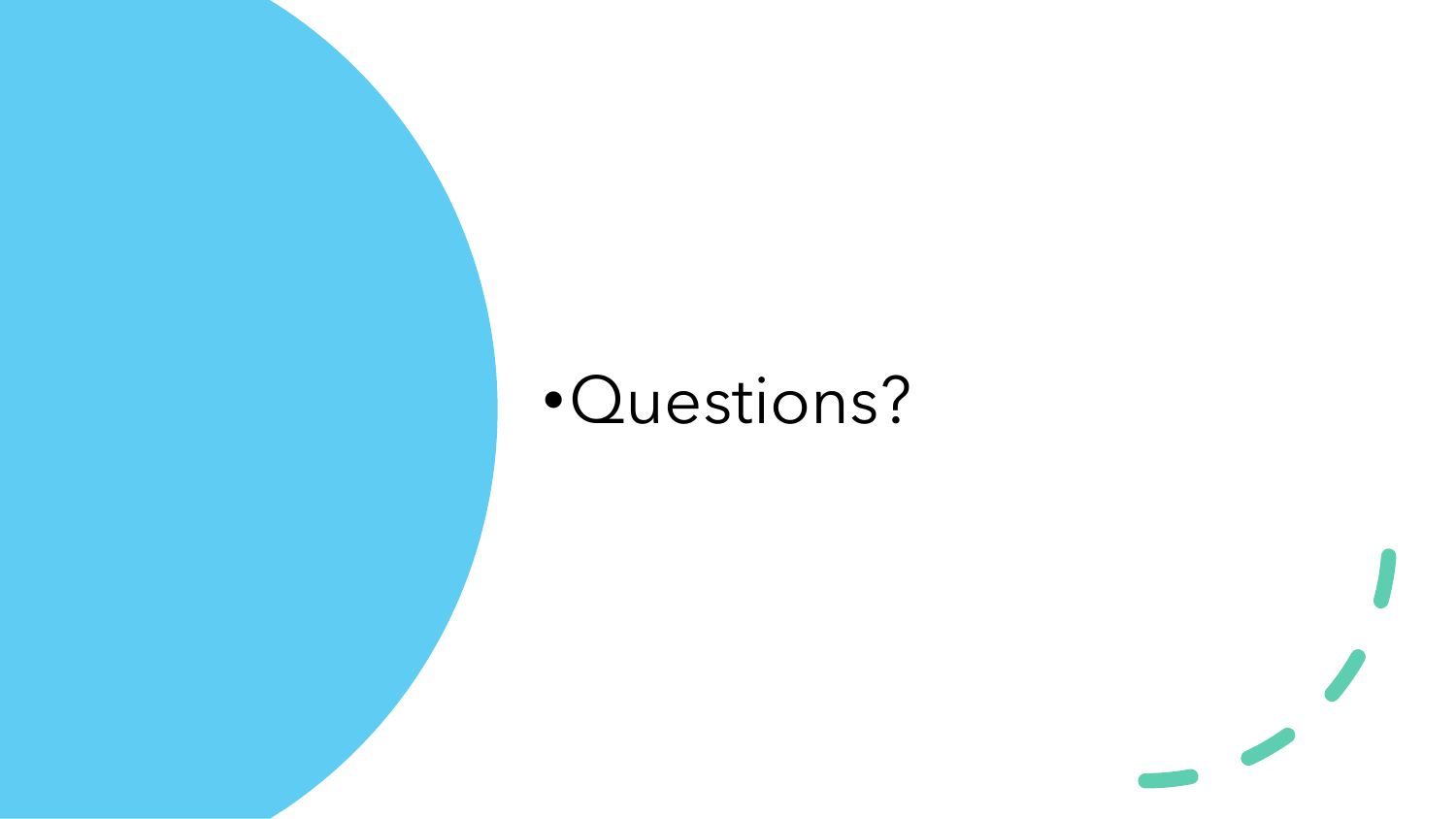#### **Sources**

- Veasey SC, Rosen IM. Obstructive Sleep Apnea in Adults. N Engl J Med. 2019 Apr 11;380(15):1442 -1449. doi: 10.1056/NEJMcp1816152. PMID: 30970189.
- <https://jcsm.aasm.org/doi/pdf/10.5664/jcsm.6506>
- <https://www.youtube.com/watch?v=JkeWSX2e4rA>
- <https://www.youtube.com/watch?v=bDHBdMtwVYw>
- <https://www.youtube.com/watch?v=x9CNE43Cr3w>
- https://j2vjt3dnbra3ps7ll1clb4q2-wpengine.netdnassl.com/wp-content/uploads/2017/07/Evaluation-[Management-and-Long-Term-Care-of-OSA-in-Adults](https://j2vjt3dnbra3ps7ll1clb4q2-wpengine.netdna-ssl.com/wp-content/uploads/2017/07/Evaluation-Management-and-Long-Term-Care-of-OSA-in-Adults-1.pdf) - 1.pdf
- [https://www.nejm.org/doi/pdf/10.1056/NEJMoa13086](https://www.nejm.org/doi/pdf/10.1056/NEJMoa1308659?articleTools=true) 59?articleTools=true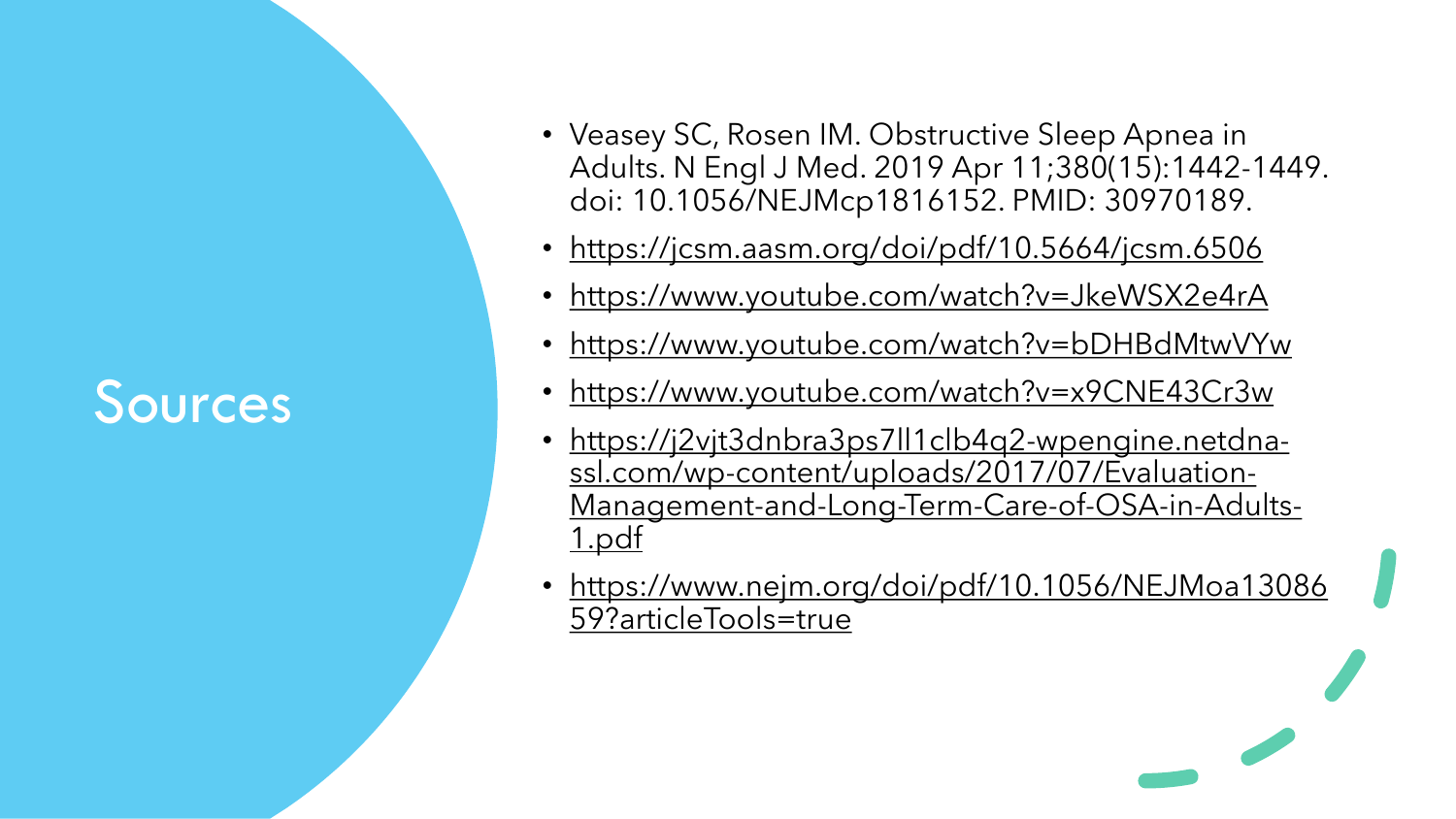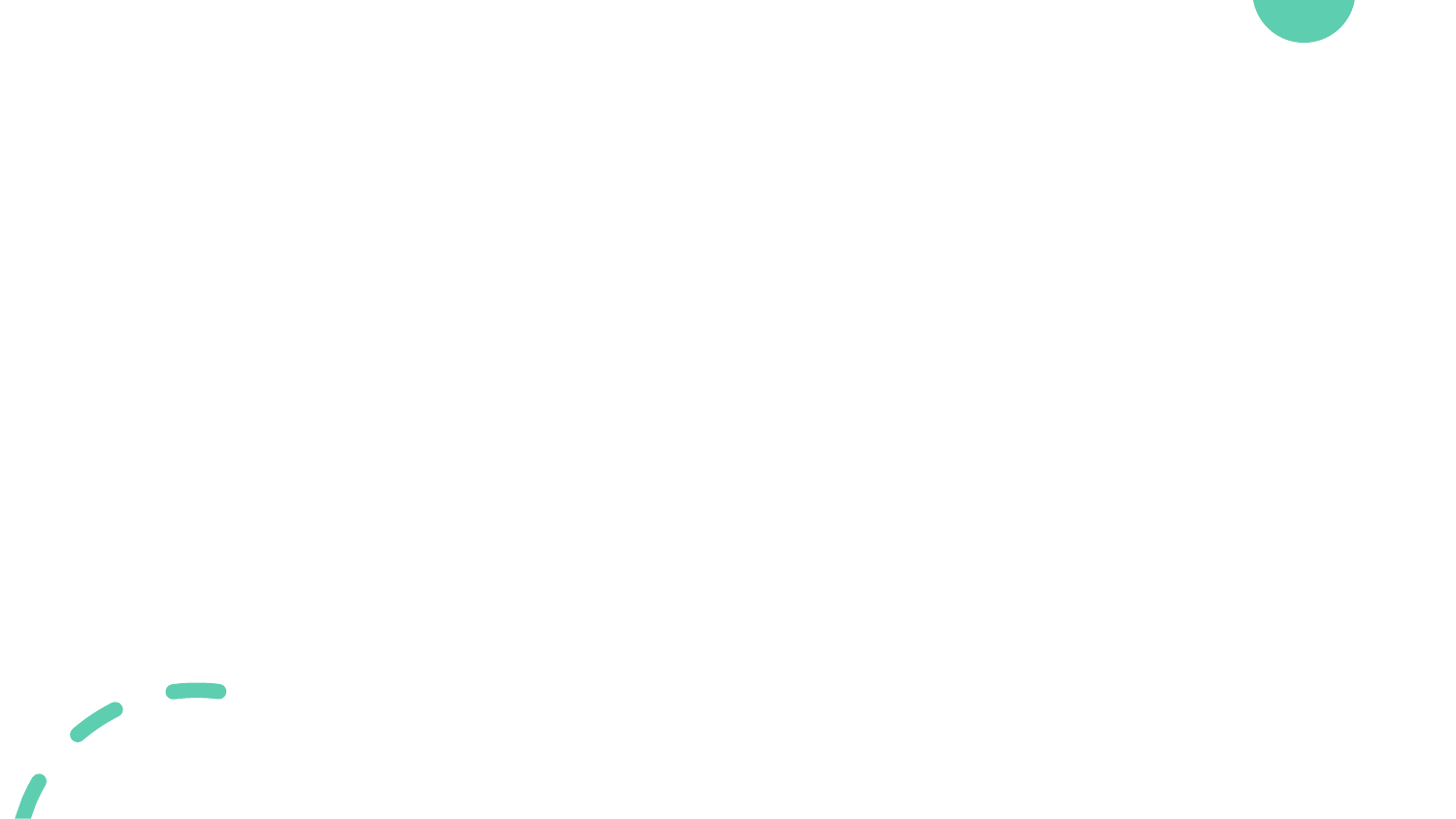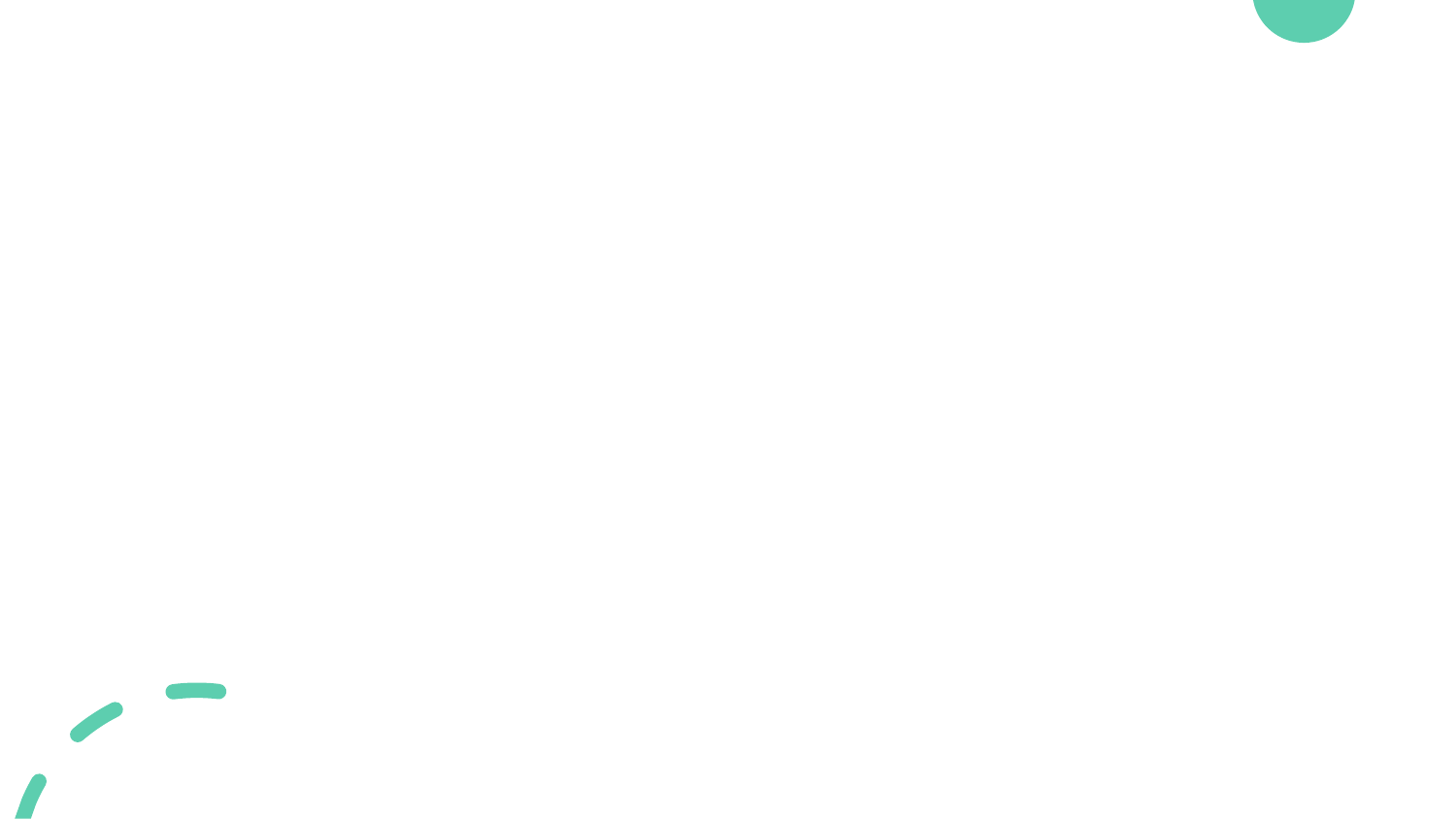#### Snore Arousal

• Any type of arousal occurring immediately following a period of crescendo snoring in the absence of apneic event.